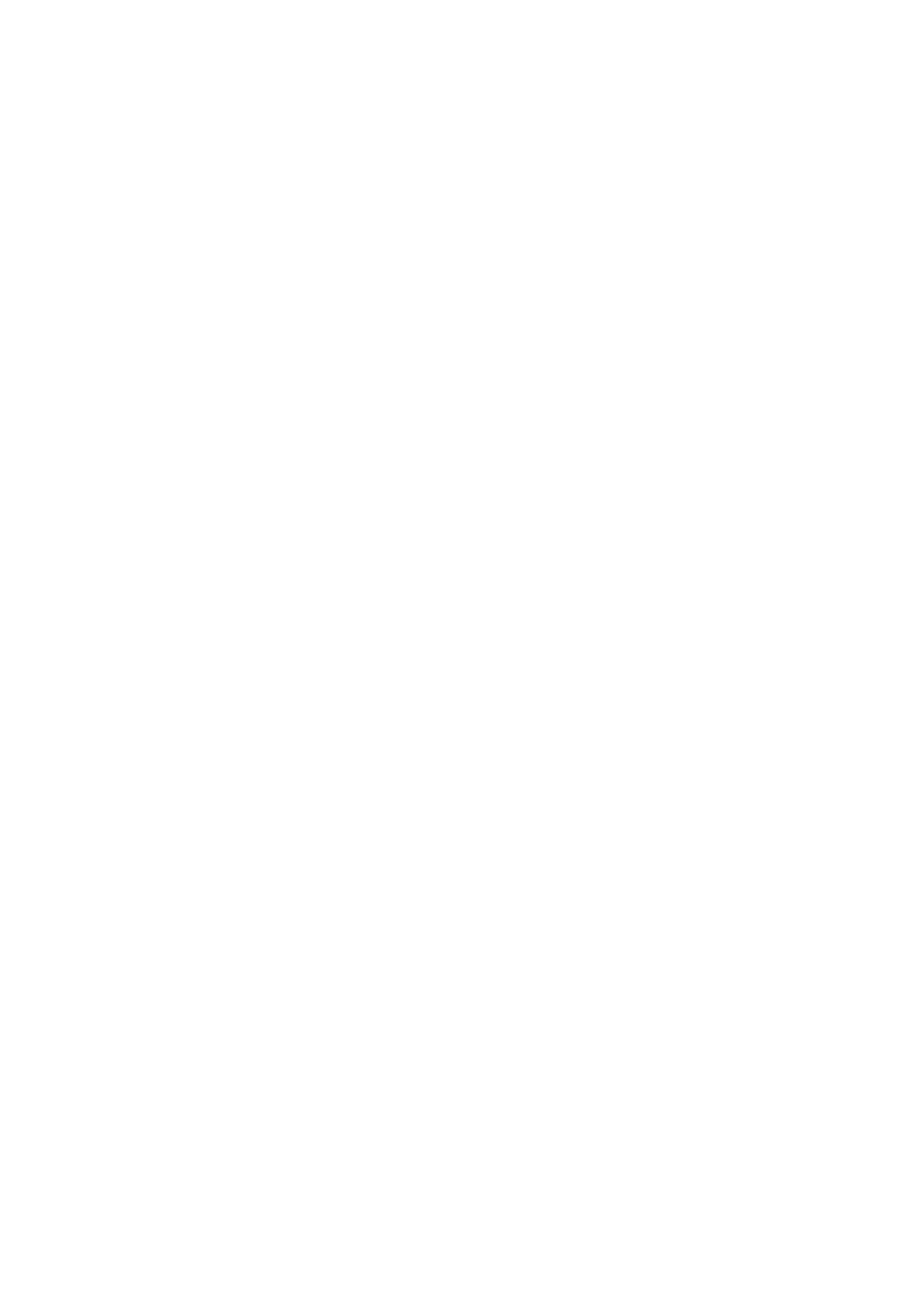## **1. Introduction**

## **1.1 The Public Interest Advocacy Centre**

The Public Interest Advocacy Centre (PIAC) is an independent, non-profit law and policy organisation that works for a fair, just and democratic society, empowering citizens, consumers and communities by taking strategic action on public interest issues.

PIAC identifies public interest issues and, where possible and appropriate, works co-operatively with other organisations to advocate for individuals and groups affected. PIAC seeks to:

- expose and redress unjust or unsafe practices, deficient laws or policies;
- promote accountable, transparent and responsive government;
- encourage, influence and inform public debate on issues affecting legal and democratic rights;
- promote the development of law that reflects the public interest;
- develop and assist community organisations with a public interest focus to pursue the interests of the communities they represent;
- develop models to respond to unmet legal need; and
- maintain an effective and sustainable organisation.

Established in July 1982 as an initiative of the Law Foundation of New South Wales, with support from the NSW Legal Aid Commission, PIAC was the first, and remains the only broadly based public interest legal centre in Australia. Financial support for PIAC comes primarily from the NSW Public Purpose Fund and the Commonwealth and State Community Legal Services Program. PIAC also receives funding from the NSW Government Department of Water and Energy for its work on utilities, and from Allens Arthur Robinson for its Indigenous Justice Program. PIAC also generatesincome from project and case grants, seminars, consultancy fees, donations and recovery of costs in legal actions.

### **1.2 PIAC's work on secrecy**

PIAC has, for many years, been active in the related field of freedom of information, having most recently made a submission and given evidence to the Senate Standing Committee on Finance and Public Administration inquiry into the Freedom of Information (Removal of Conclusive Certificates and Other Measures) Bill 2008. PIAC welcomes this opportunity to make a submission to the ALRC, in relation to its current secrecy reference.

#### **1.3 The current review**

PIAC welcomes the current review of secrecy laws in Australia, which is somewhat overdue. The Australian Law Reform Commission (ALRC) in its Issues Paper 34: Review of Secrecy Laws (the Issues Paper) notes that in 1995 the Administrative Review Council (ARC) recommended a thorough review of all Commonwealth legislative prohibitions on disclosure of government information by public servants, to ensure that they did not prevent disclosure under the Freedom of Information Act 1982 (Cth) (the FOI Act).<sup>1</sup>

Australian Law Reform Commission, Issues Paper 34: Review of Secrecy Laws (2009) [1.2].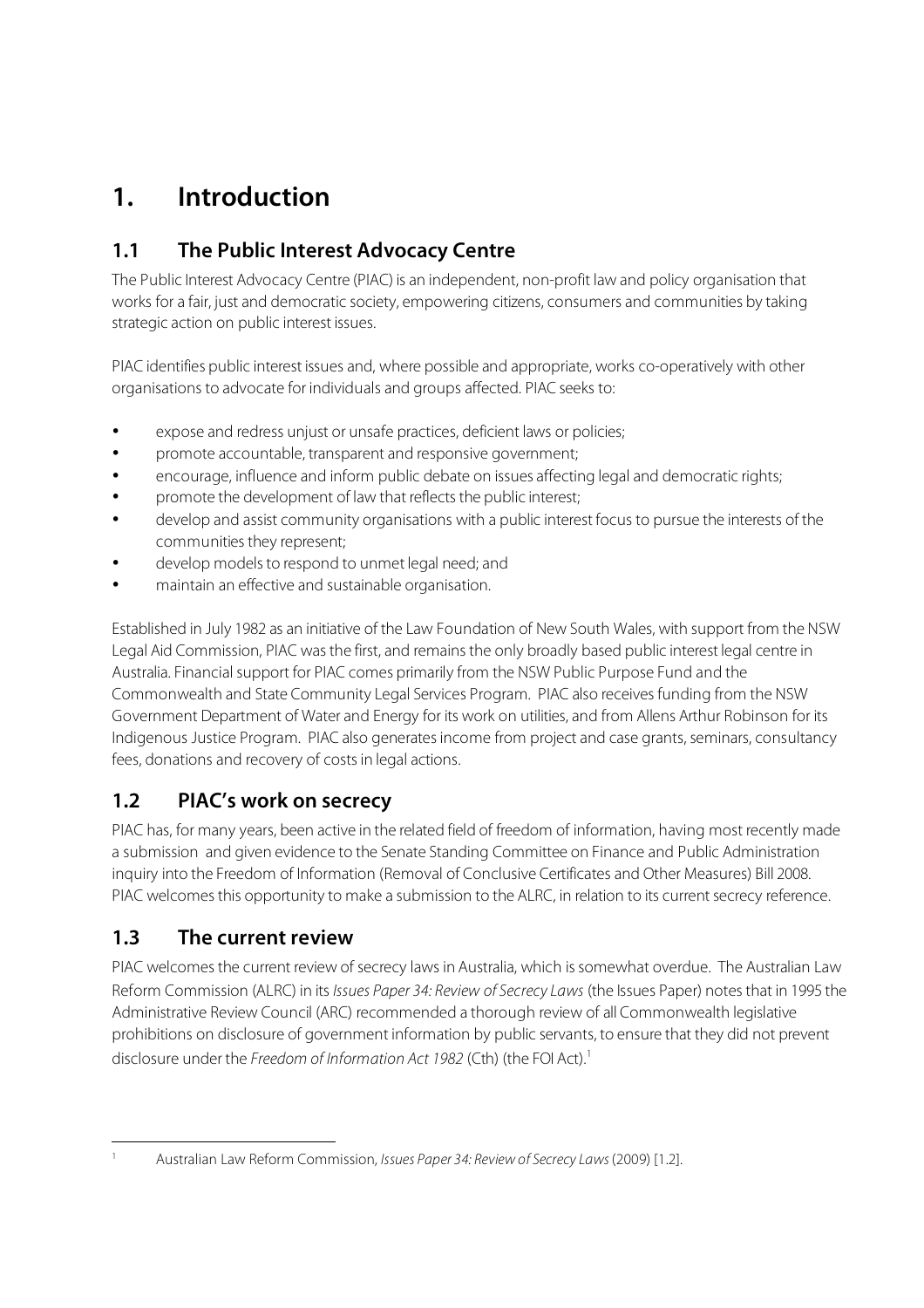The Issues Paper identifies four main axes across which tensions between the often competing public interests in maintaining the secrecy of government information and in transparent government are concentrated: legislative restrictions; the implied right of freedom of communication on government and political matters<sup>2</sup> ; the equitable duty of confidentiality and the common law duty of fidelity; and claims of public interest immunity.

An additional axis of interaction identified in the Issues Paper: ministerial certificates<sup>3</sup>, is addressed in the body thissubmission, specifically in relation to secrecy and freedom of information (FOI).

In general, PIAC endorses the approach identified in the Issues Paper<sup>4</sup> as having been recommended by the Gibbs Committee Review of Commonwealth Criminal Law (Gibbs Review)<sup>5</sup>: that it is undesirable to criminalise unauthorised disclosure of all forms of official information, and that criminal sanctions are warranted only in relation to those categories of Commonwealth information, the continued secrecy of which is strictly required for the effective functioning of government. 6

PIAC would, however, go further: the application of criminal sanctions under secrecy laws should be determined not by reference to broad categories of information, classes of documents, or agencies of origin, but by the nature of the information at stake, and the potential, if any, for its release to damage vital public interests.

PIAC believes that there should be an overriding public interest test, in which the need to protect government information is balanced against the general public interest in open and transparent government. No sanction—and certainly no criminal sanction—should ever apply where disclosure of government information is in the overriding public interest (as, for example, where it shows that government was involved in illegal acts<sup>7</sup>), even though its release may, as an incidental but unintended by-product, also cause appreciable harm to other aspects of the national interest.

For example, disclosure of government information evidencing prior knowledge by the Australian Government of systematic mistreatment of prisoners by members of what has been referred to as 'the coalition of the willing' in connection with hostilities in Afghanistan and Irag, may have the capacity to inflict at least some level of damage upon Australia's diplomatic relations with another country or countries. It may also be thought to say something of vital importance to electors about the conduct of their elected government. While the balance may in some cases be a delicate one, PIAC believesthat it is presently skewed too far in favour of the merely expedient, at the price of transparency.

<sup>&</sup>lt;sup>2</sup> Lange v Australian Broadcasting Corporation (1997) 189 CLR 520: a legislative restriction that burdens freedom of communication in relation to government and political matters will only be valid where it is reasonably adapted to serve a legitimate end; see also Bennet v President, Human Rights and Equal Opportunity Commission (2003) 204 ALR 119 (cited in the Issues Paper), being a case in which Regulation 7(13) of the Public Service Regulations 1999 (Cth) (the Public Service Regulations) was struck down, on the basis that it failed to distinguish between the types of information caught.

 $\frac{3}{3}$  Ministerial certificates are to be abolished under the Freedom of Information (Removal of Conclusive Certificates and Other Measures) Bill 2008 (Cth).

<sup>4</sup> Australian Law Reform Commission, above n1, [1.85] to [1.86].<br>11 Cibbe, B. Watson and A. Mongies, *Paviaus Commonwealth Car* 

<sup>&</sup>lt;sup>5</sup> H Gibbs, R Watson and A Menzies, Review of Commonwealth Criminal Law: Final Report (1991).

 $\frac{6}{7}$  Ibid 317-321.

The Issues Paper refers to Fraser v Public Service Staff Relations Board [1985] 2 SCR (Canada) 455; available on-line: Fraser v PSSRB (1985) CanLII 14 (SCC).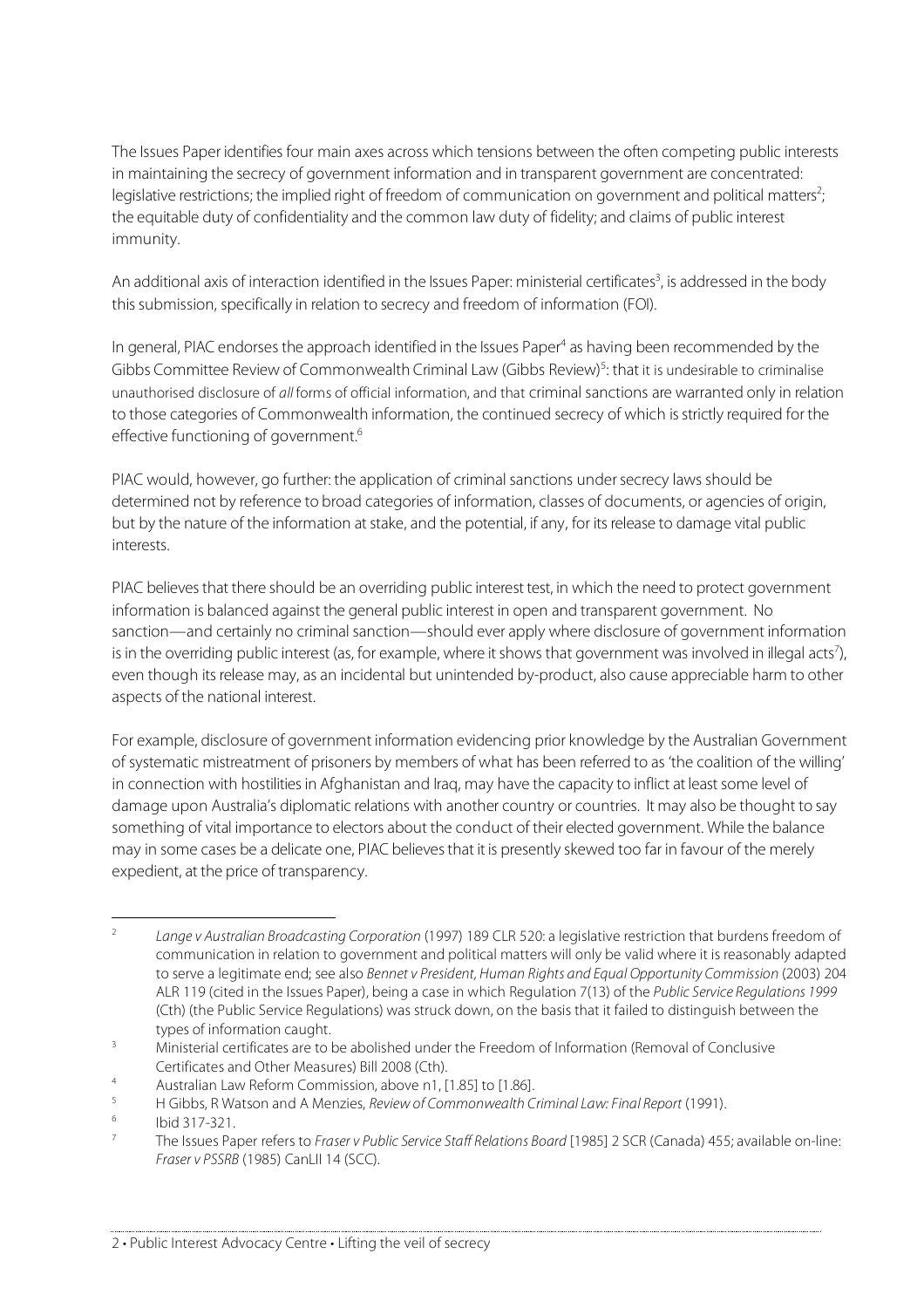In PIAC's view, the principles developed under the equitable duty of confidence should be regarded asthe touchstone for principled protection of government information. An approach based on the equitable duty of confidence requires a focus on the material in question and the nature of any detriment caused by its release, and has the decided advantage of leaving open an exception where disclosure would expose serious wrongdoing or iniquity.

So far as there is general duty upon Commonwealth officers under the Public Service Regulations<sup>8</sup> not to disclose government information in general, it is far too broad. PIAC believes that such an important obligation should not be located in delegated legislation. The related penalty provision in section 70 of the Crimes Act 1914 (Cth) (the Crimes Act), which presently imposes criminal liability for disclosure of any official information by government officers, should be repealed.

Section 79 of the Crimes Act imposes separate criminal liability for disclosure of official secrets. It substantially overlaps with subsection 91.1(1) of the Criminal Code<sup>9</sup>, which deals with espionage and related activities. PIAC believesthat at least to the extent of any overlap, section 79 should also be repealed.

## **1.4 Do secrecy provisions unduly limit the sharing of information?**

PIAC is not sufficiently close to the subject matter to comment on the impact secrecy laws may have upon the sharing of information on an inter-governmental or intra-governmental basis.

Asregards the sharing of information as between government and members of the public, PIAC believesthat federal secrecy provisions (in which category it would include the exclusion of security agency documents<sup>10</sup> , the incorporation of secrecy provisions<sup>11</sup> and the broad national security defence and international relations exemption provisions<sup>12</sup> under FOI laws) unduly inhibit the sharing of information, particularly in the absence of any public interest override.

### **1.5 Current offence provisions**

The Issues Paper notes<sup>13</sup> that the Senate Standing Committee on Legal and Constitutional Affairs, when considering the Freedom of Information Bill 1978 (Cth), criticised the practice of including in new statutes a default provision making it an offence to disclose without authorisation any information obtained in connection with the administration of the Act. This appearsto borne out by the ALRC's count of 370 such provisions involving 166 pieces of primary and subordinate legislation. 14

PIAC agrees with the approach taken by the Gibbs Review, which recommended repeal of section 70 and subsection 79(3) of the Crimes Act. The proscription in section 70, which covers disclosure of any fact or document that comesinto a person's knowledge or possession by virtue of a position as a Commonwealth officer, which it was his or her duty to keep secret, is open to severe criticism, asit appliesto any information regardless of its nature, or the effect that release might have.<sup>15</sup>

<sup>&</sup>lt;sup>8</sup> Public Service Regulations 1999 (Cth), reg 2.1.

<sup>9</sup> Criminal Code Act 1995 (Cth), sch 1.<br> $\frac{10}{2}$  Execters of Information Act 1993 (Ct

<sup>&</sup>lt;sup>10</sup> Freedom of Information Act 1982 (Cth), sub-s 7(1A).<br><sup>11</sup> Freedom of Information Act 1982 (Cth), s. <sup>29</sup>

<sup>&</sup>lt;sup>11</sup> Freedom of Information Act 1982 (Cth), s 38.<br> $I^2 = \frac{24}{3}$ 

<sup>&</sup>lt;sup>12</sup> Freedom of Information Act 1982 (Cth), s 34.

<sup>13</sup> Australian Law Reform Commission, above n1,  $[2.13]$ <br>14 Ibid  $[2.16]$  meet are reported as attablishing eximinal

<sup>&</sup>lt;sup>14</sup> Ibid [2.16]; most are reported as establishing criminal offences.<br> $\frac{15}{2}$  Australian Law Referre Commission, above a 1, [3.27] and [3.28]

Australian Law Reform Commission, above n1, [2.37] and [2.39].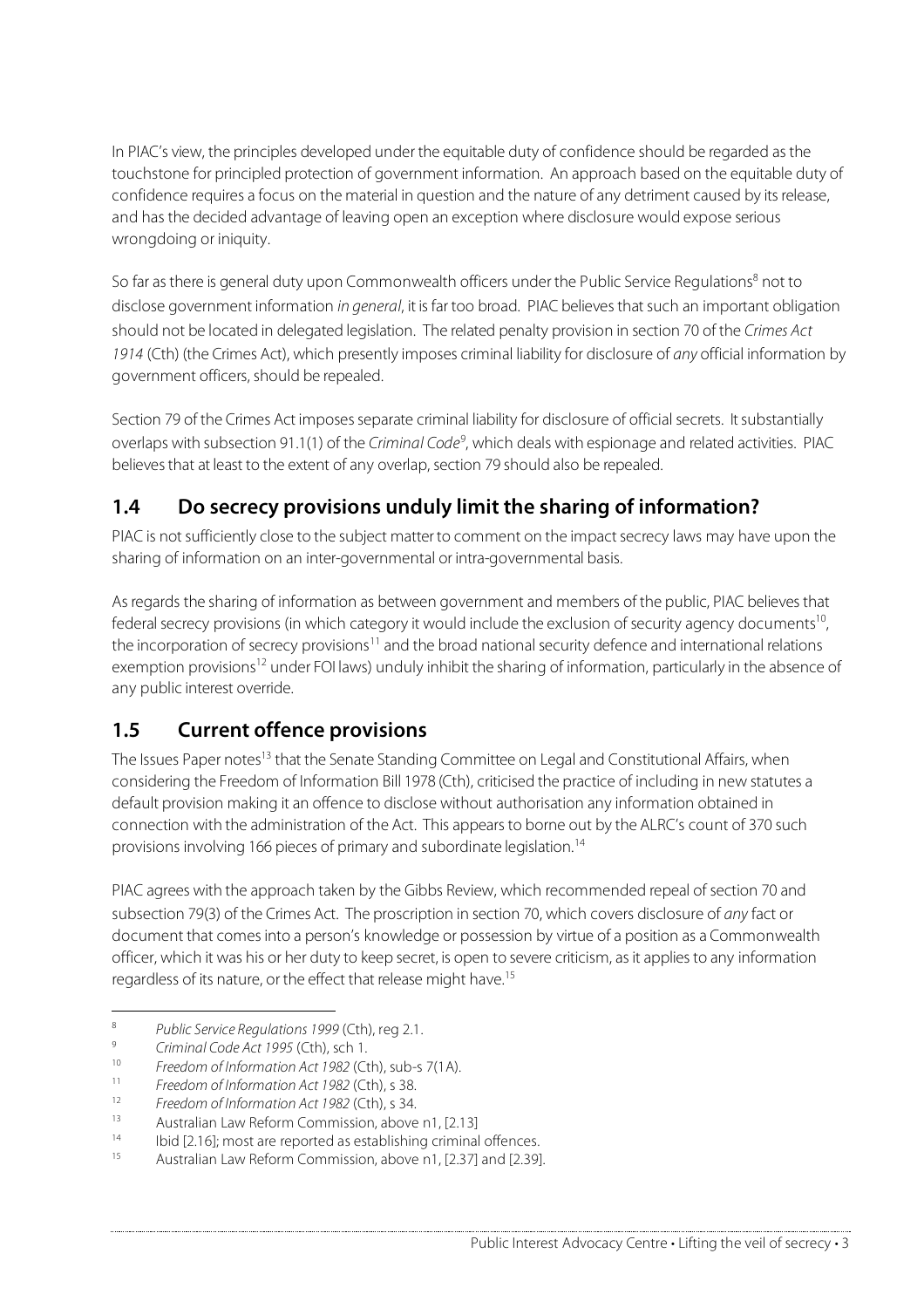PIAC notes that the Gibbs Review proposed replacing these provisions with new legislation that would have imposed penalties for disclosure of certain types of information, in categories relating to: defence, foreign relations, national security and 'in confidence' documents<sup>16</sup>, and to law enforcement.<sup>17</sup>

## **1.6 A general criminal offence?**

PIAC does not believe that there issufficient warrant to impose criminal liability upon Commonwealth officers who disclose government information, unlessliability is contingent upon a principles-based consideration of the actual information involved, the potential (or actual) consequences of release, the intention with which the act in question was done, and the absence of any overriding public interest in disclosure. Mere receipt of information of a specified kind, release of which would be capable of causing damage, should not be a criminal (as opposed to civil) offence, in the absence of intent to cause harm to specified public interests.

Subject to ensuring that an injunction is available, where appropriate, to restrain dealings that might otherwise amount to a criminal offence, PIAC believes that there is sufficient protection for all but the most sensitive government information under the law of breach of confidence. Given the legitimate interest of electorsin the activities of government and its emanations, it is hard to see why disclosure by a Commonwealth public servant of Commonwealth information having no inherent quality of confidence should be a criminal offence.

Unauthorised disclosure of highly confidential non-government information by private individuals gives rise (absent an element of personal dishonesty, asin fraud, insidertrading and the like) to civil liability only. Disclosure by a government employee of innocuous government information can currently give rise to criminal liability. PIAC believes that the current review provides a valuable opportunity to remedy this anomaly.

### **1.7 Framing a general offence**

PIAC'S primary submission is that section 70 of the Crimes Act should be repealed. PIAC further submits that it should not be replaced.

If that recommendation is not adopted, PIAC believes it to be fundamental that any general criminal offence is framed by reference to the nature of the material in question, the effect of disclosure, and the overriding public interest in transparent government. It should incumbent upon the Commonwealth to establish, as an element of any general offence, that disclosure was, on balance, not in the public interest.

Any criminal secrecy provision of general application should not be triggered by breach of an obligation arising under the general law, but upon breach of a clearly identified duty of non-disclosure, set out in the relevant statute.

#### **Recommendation**

That section 70 of the Crimes Act 1914 (Cth) be repealed and not replaced. In the event that repeal is not recommended, that the section is amended to ensure:

(a) that any general criminal offence for disclosure of government information isframed by reference to the nature of the material in question and the effect of disclosure, having regard to the overriding public interest in open and transparent government; and

4 • Public Interest Advocacy Centre • Lifting the veil of secrecy

<sup>16</sup> These categories reflect those set out at in Freedom of Information Act 1982 (Cth), paras 32(1)(a)(i), (ii) and (iii).

See Freedom of Information Act 1982 (Cth) paras 37(1)(a) and (b); 37(2)(b) and (c).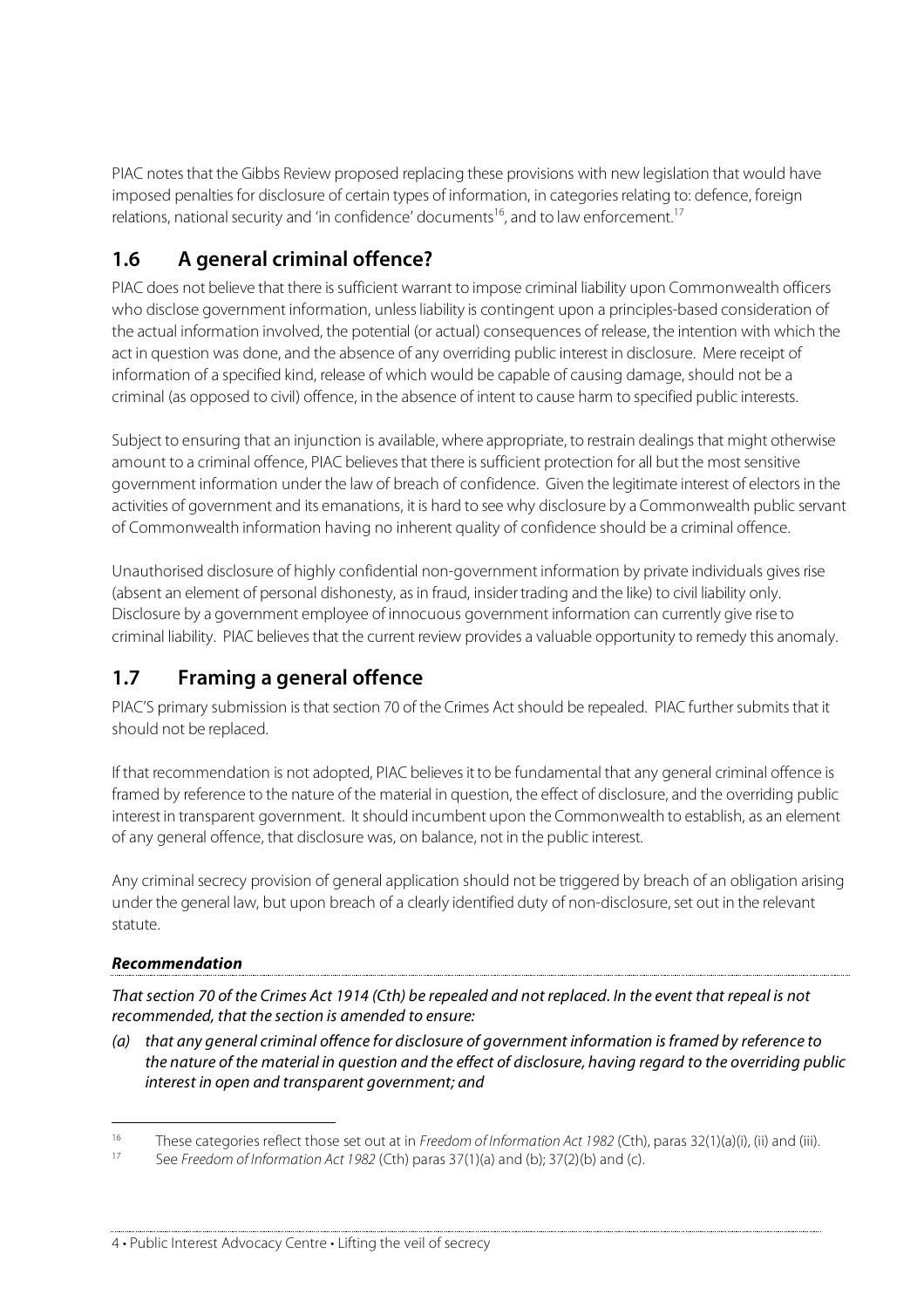(b) that the nature of any act or omission giving rise to liability is clear on the face of the legislation, and does not arise from a breach of duty arising under delegated legislation, or under the general law.

#### **1.8 Official secrets**

Section 79 of the Crimes Act applies to any disclosure of information categorised as an official secret, regardless of its nature or the effect of disclosure. The Issues Paper notesthat it extends to persons who are not and never have been Commonwealth officers, based upon the existence of a duty, the source of which must be found elsewhere. PIAC agreesthat these factors alone strongly suggest that the section should be repealed.

PIAC also agreesthat the overlap between section 79 of the Crimes Act and subsection 91.1(1) of the Criminal Code makes it undesirable that section 79 be retained, at least in its present form. While it is true that there are some section 79 offence provisions that are not strictly replicated under subsection 91.1(1), PIAC believes that careful and cautious consideration should be given to whether or not the matters they cover should be the subject of new offence provisions.

PIAC recommends a careful audit of the areas that would become exposed in the event that section 79 were to be repealed. As noted in the Issues Paper, these are primarily:

- 1. offences relating to the retention and disposal of official information with an intention to prejudice security or defence;
- 2. offences that relate to the communication, retention, disposal and care of official secrets, without any intention to prejudice security or defence.

In PIAC's view, type 2 offences should not be regarded as warranting criminal, as opposed to civil, offence provisions. If it is thought that criminal offence provisions are needed to catch any type 1 activities that would otherwise go become unregulated consequent upon the repeal of section 79, the drafting should follow the model adopted in subsection 91.1(1) of the Criminal Code.

#### **Recommendation**

That section 79 of the Crimes Act 1914 (Cth) be repealed, and consideration given to:

- (a) amending section 91.1 of the Criminal Code (Cth) to include those offences, formerly caught by section 79, that involve an intention to prejudice security or defence; and
- (b) allocating offences formerly caught by section 79 that do not involve an intention to prejudice security or defence to new civil penalty provisions.

#### **1.9 Standardisation**

Schedule 2 to the Issues Paper sets out a range of existing secrecy provisions, from which PIAC has identified 20 categories of Commonwealth information over which secrecy provisions are presently imposed: banking; children; communications; copyright and design; corporations; customs and excise; defence; discrimination; economy; education; elections; family law; law enforcement; migration; national security; privacy; pubic service; superannuation; transport; and tax.

In PIAC's view, a schedule that attempted to allocate each existing secrecy provision under one or other of these broad headings might provide a useful starting point from which to identify duplication and compare penalties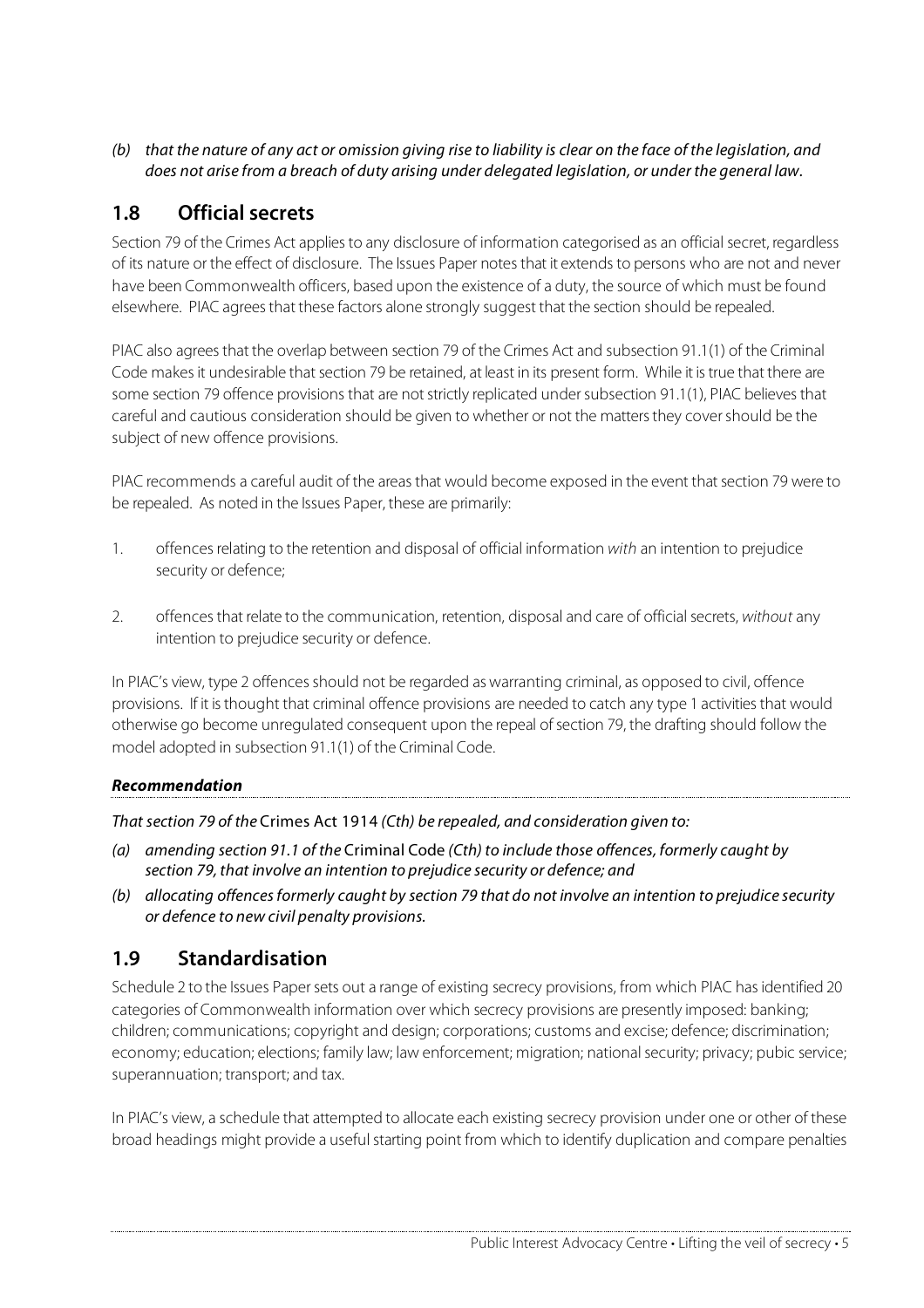regimes across broadly similar categories of Commonwealth secrecy laws. A similar project, extending to a comparison with state and territory secrecy laws, some of which are in tension with the Commonwealth provisions 18 , would also be a worthwhile exercise.

#### **Recommendation**

That the Australian Law Reform Commission, as part of the next stage of its review of secrecy laws, prepare a schedule that allocates all existing secrecy provisions (across all Australian jurisdictions) to one of the following categories to assist in identifying duplication and undertaking a comparison of penalty regimes: banking; children; communications; copyright and design; corporations; customs and excise; defence; discrimination; economy; education; elections; family law; law enforcement; migration; national security; privacy; pubic service; superannuation; transport; and tax.

## **2. What information should secrecy provisions protect?**

### **2.1 Specific types of information**

In PIAC's view, the policy basis for continuing to apply secrecy provisions to information falling within each of the categories outlined above ought to be identified with clarity, then carefully weighed and considered.

In most categories, it will only be a relatively small sub-set of material over which there is a strong case for secrecy to be maintained. In the case of law enforcement, the relevant sub-set of material might be that which relates to operational matters.<sup>19</sup> In the case of family law matters, it might relate only to the identity of children or parties. 20

In PIAC's submission, the fact that information falls within one of the categories outlined above should be a necessary, though not sufficient, condition for it being treated as secret.

### **2.2 Information held by security agencies**

The current position isthat that there are some persons and agencies, and some information, for example information created or held by ASIO, ASIS, DSD, ONA, DIO, DIGO and IGIS<sup>21</sup> ('security agency information'), in relation to which across-the-board secrecy provisions apply. PIAC submits that the conventional wisdom should be tested against an approach that would restrict information, including security agency information, by reference to its nature and the possible consequences of disclosure, as opposed to its agency of origin.

#### **Recommendation**

That official information, including information created or held by security agencies, be categorised for the purpose ofsecrecy laws by reference to its subject matter, and the nature of the activity to which it relates.

<sup>&</sup>lt;sup>18</sup> Compare, for example, *Tobacco Advertising Prohibition Act 1992* (Cth) s19 and the Public Health (Tobacco) Act 2008 (NSW) s 16. While both proscibe publication of similar matter, the former provides for a defence of incidental publication in a magazine or newspaper, while the latter does not.

<sup>19</sup> A similar approach is taken under the Freedom of Information Act 1989 (NSW) s 9 and sch 2.<br>20 See for example Family Law Act 1975 (Ctb) s 121: of Children (Criminal Proceedings) Act 1987

<sup>&</sup>lt;sup>20</sup> See, for example, Family Law Act 1975 (Cth) s 121; cf Children (Criminal Proceedings) Act 1987 (NSW) s 11.<br>21 ASIO Australian Security Intelligence Organisation ASIS Australian Secret Intelligence Sensice DSD.

<sup>21</sup> ASIO – Australian Security Intelligence Organisation, ASIS – Australian Secret Intelligence Service, DSD – Defence Signals Directorate, ONA – Office of National Assessments, DIO – Defence Intelligence Organisation, DIGO – Defence Imaging and Geospatial Organisation and the IGIS – Inspector General of Intelligence and Security.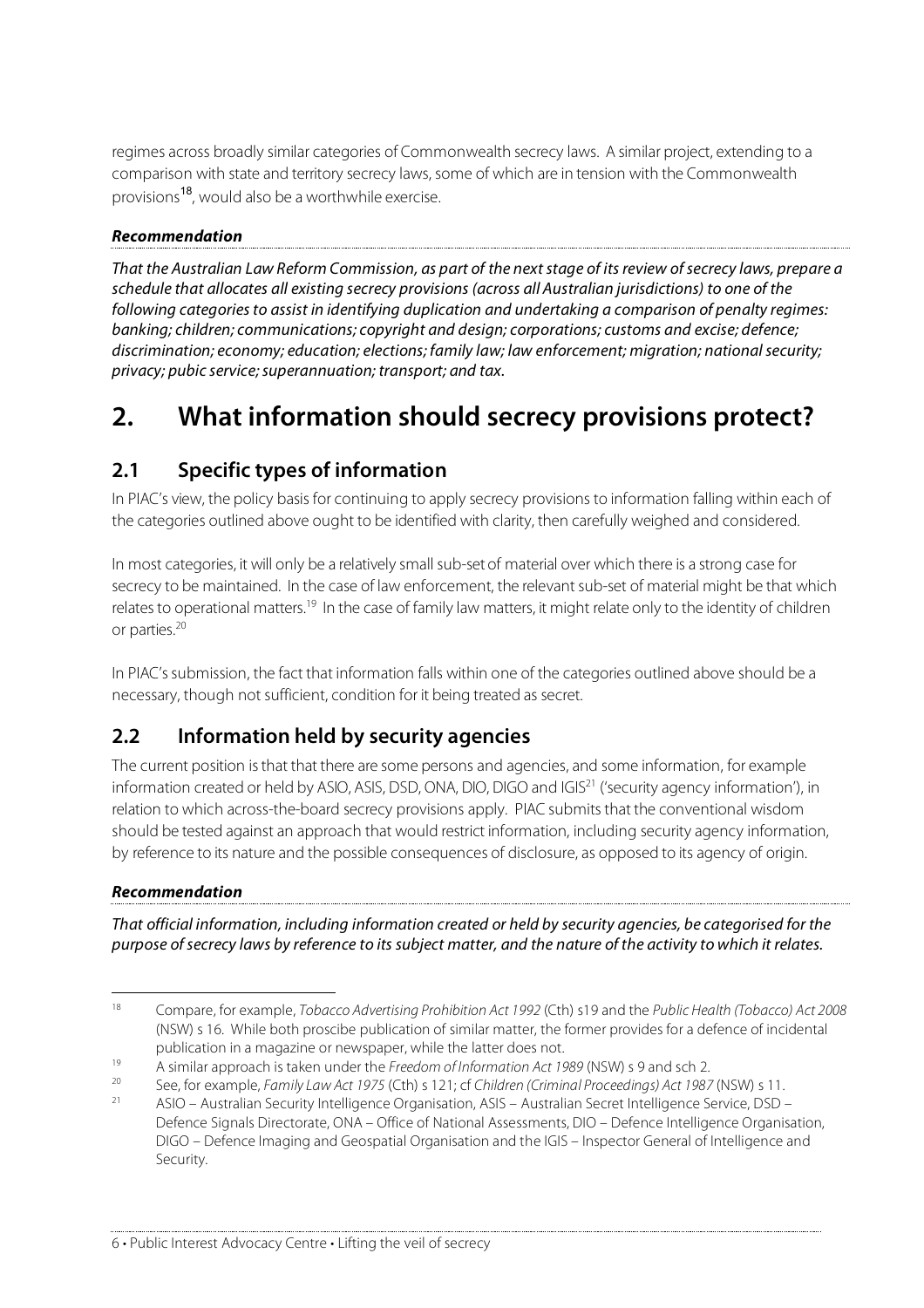## **2.3 Information that may harm a specific public interest if disclosed**

PIAC believesthat the potential for harm should be a primary consideration in determining whether information should be treated assecret. Even specified types of information (such as information relating to defence) or information held by specified agencies (such as ASIO) or persons should not be treated assecret if release or disclosure would not, and could not be reasonably expected to, harm specified public interests.<sup>22</sup>

## **2.4 What about countervailing public interests?**

PIAC believes that what is missing from the current secrecy regime is any form of public interest override. Vital public interestsin open justice, transparent government and freedom of political discussion are effectively ignored.

Any system that seeks to prioritise information for protection by reference to any harm that release might do warrants a balancing exercise, in which any detriments to the public interest stemming from disclosure are considered against the broader public interest in open and transparent government.

#### **Recommendation**

That any new or existing offence of unauthorised possession or publication of government material require proof of harm to specific public intereststhat is not outweighed by the public interest in open and transparent government in general.

## **2.5 Form of secrecy provisions**

In PIAC's view, it is difficult to formulate one hard and fast form for secrecy provisions across all statutes. It makes sense for a relatively simple statute to contain any secrecy provision(s) in one place.<sup>23</sup> It is difficult to see how such an approach would assist in terms of clarity or ease of use where a large and complex statute, such as the Income Tax Assessment Act 1997 (Cth), is concerned.

## **3. Whose conduct is regulated**

### **3.1 Contractors, consultants and local government**

PIAC believes that those, other than Commonwealth officers, who contract with or act as consultants to government in the course of providing goods orservicesshould be regulated by the same set ofsecrecy provisions that govern disclosure orsafekeeping of information by the agency or Commonwealth officers with whom or on whose behalf they are dealing.

### **3.2 Media and the general public**

A more difficult question is whether secrecy provisions should be given an extended operation, so that they regulate the activities of anyone, including the media, who come into unauthorised possession of Government material.

Subject to the remarks made earlier in this submission as to the present degree of duplication as between section 79 of the Crimes Act and subsection 91.1(1) of the Criminal Code, and the lacunae that might emerge if sections 70 and 79 of the Crimes Act were to be repealed and not replaced, it seems not unreasonable that

<sup>&</sup>lt;sup>22</sup> Compare Freedom of Information Act 1982 (Cth) para 33 (1)(a).

See, for example, Family Law Act 1975 (Cth) s 121.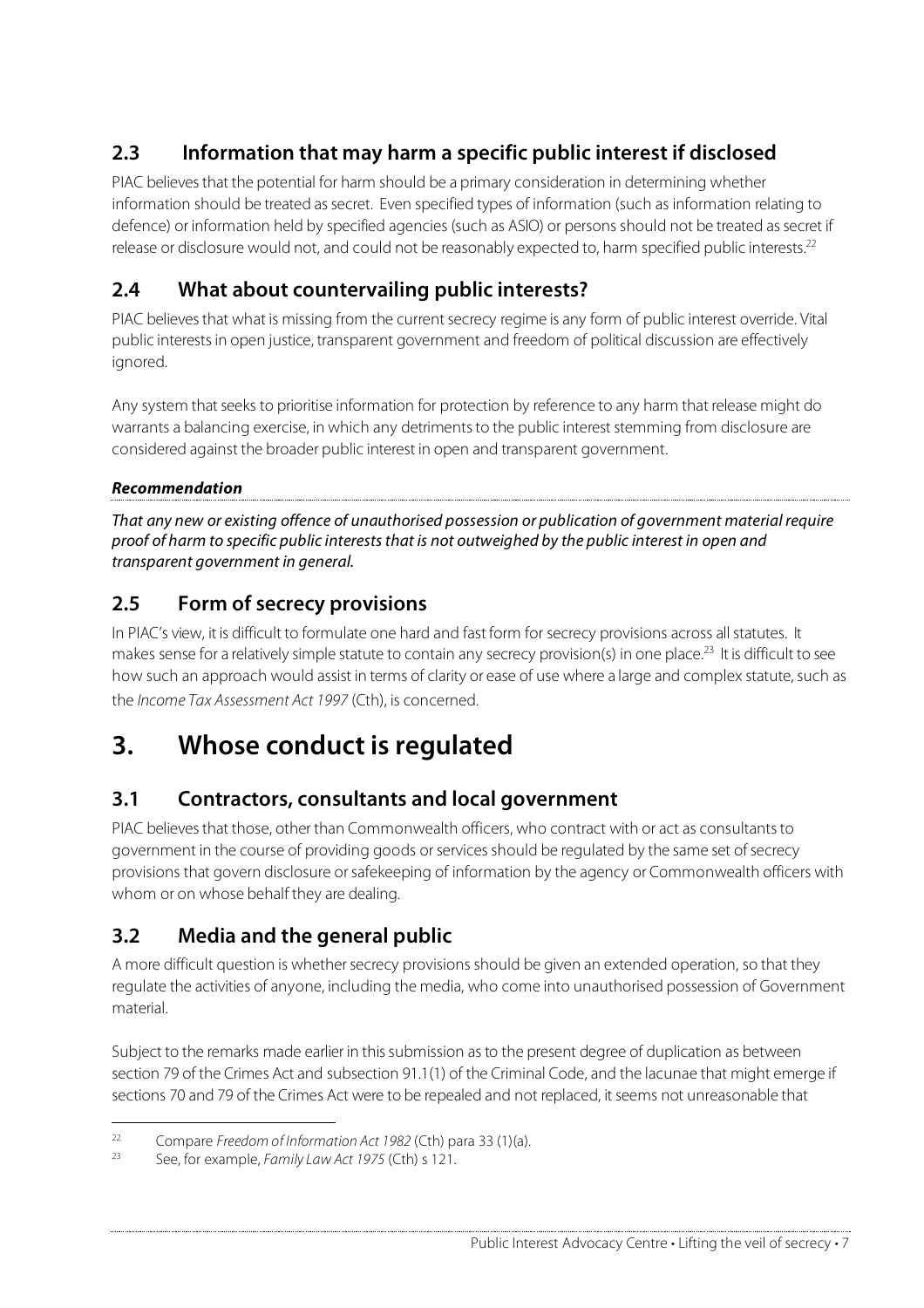some form of liability—either criminal or civil—should extend to those who come into possession of genuinely secret material.

In PIAC's view, criminal liability should only apply to third parties who knowingly deal with secret material with the intention of damaging the defence or security of Australia.

In their current form, there is a question whether subsections 79(2), (5) and (6) of the Crimes Act are consonant with the implied Constitutional freedom of political and governmental communication.<sup>24</sup>

It does not seem reasonable to extend criminal liability, as is presently the case under subsection 79(2), where there is no intention to harm such interests, particularly where the subsection operates on the basisthat mere carelessness can be enough to trigger liability, quite irrespective of any actual harm.

The penalties in subsections 79(5) and (6), which impose maximum terms of imprisonment of seven and two years respectively for bare receipt of secret information with no intention of harming Commonwealth defence or security interests, are undoubtedly harsh.

PIAC submits that it should be made clear beyond doubt that members of the public and the media will not be subject to criminal liability under secrecy provisions such as section 79 in the absence of an intent to harm Australia's defence or security interests. Receipt of proscribed information, otherwise than in those circumstances, should be the subject of civil penalty provisions only.

#### **Recommendation**

That unauthorised possession, transmission or publication of government information, including security agency information, should not attract criminal penalties in the absence of intent to harm defence or security interests.

#### **3.3 Former Commonwealth office holders**

PIAC questions the observation in the Issues Paper that secrecy obligations that expressly bind Commonwealth officers only during their period of employment do not provide adequate protection. <sup>25</sup> PIAC agrees with the view expressed by Finn and cited in the Issues Paper<sup>26</sup>, that third party and commercial information can be protected in these circumstances under the equitable duty of confidence. Government information can also be protected, under the same equitable principles, subject to the government being able to show detriment to the overall public interest.<sup>27</sup> PIAC submits that this formulation strikes an appropriate balance.

 $24$  See above n2.

<sup>&</sup>lt;sup>25</sup> Australian Law Reform Commission, above n1, at [3.21].

<sup>&</sup>lt;sup>26</sup> P Finn, Official Information, Integrity in Government Project: Interim Report 1 (1991) 257; cited in Ibid [3.23].

<sup>[1980]</sup> HCA 44; (1980) 147 CLR 39 (the Defence Papers case).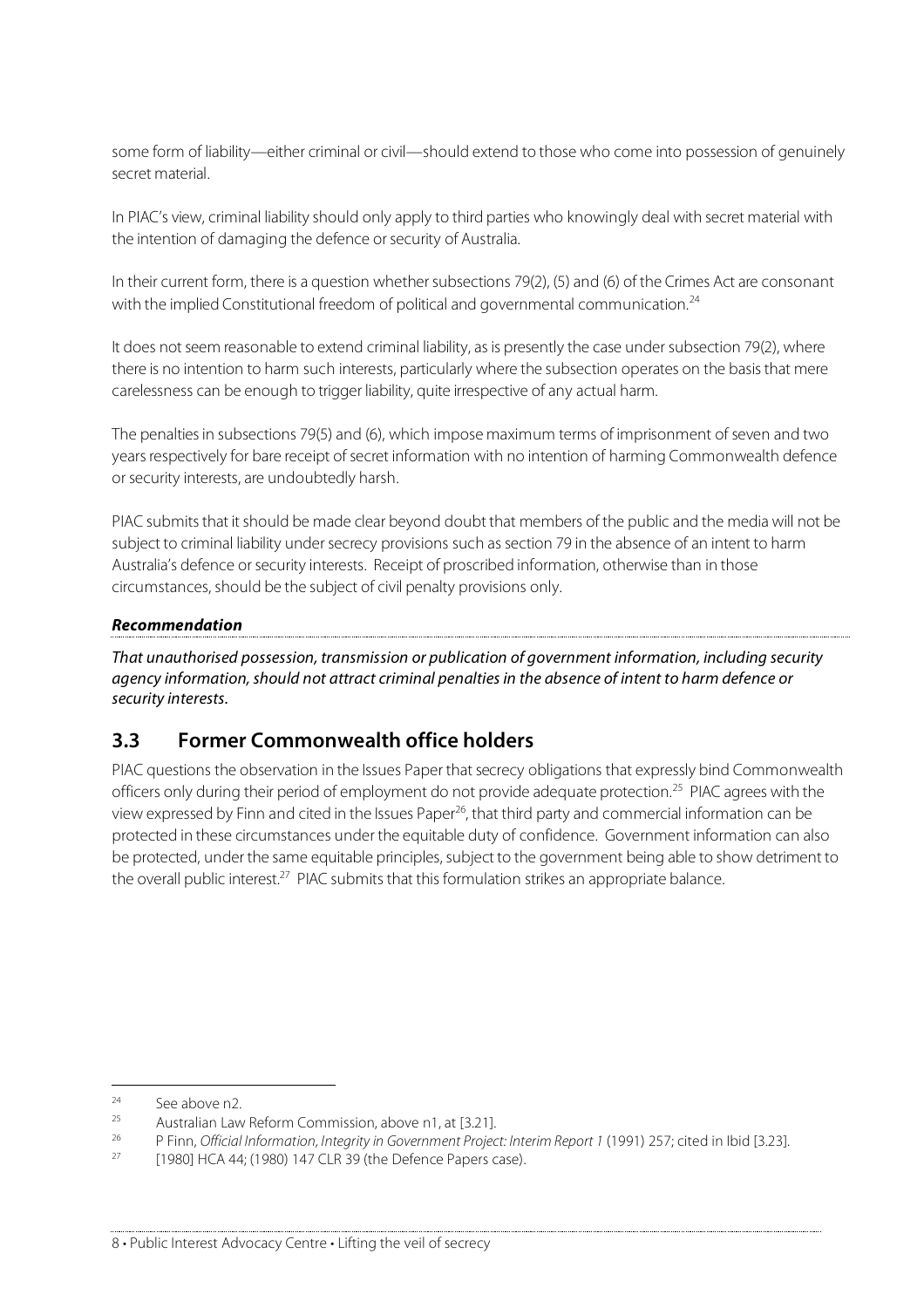# **4. What kind of conduct should be regulated?**

#### **4.1 What kind of conduct should be regulated?**

PIAC agrees with the observations of the Senate Standing Committee on Legal and Constitutional Affairs, cited in the Issues Paper<sup>28</sup>, to the effect that criminal liability should not attach, without more, to mere receipt or possession of government information.

PIAC holds similar concerns to those expressed by McGinness<sup>29</sup>, also cited in the Issues Paper, as to the undesirability of criminalising mere receipt of information where the recipient has no intention of publishing that information. It isimportant to consider the position of journalists charged in these circumstances, who are faced with the prospect of going to gaol for an indeterminate period of time, rather than breaching their ethical obligations by revealing their sources. There is real potential for such provisions to be used to target endrecipients of information, in an effort to pressure them into revealing information that enables'leaks' to be traced back to their source.

### **4.2 Subsequent unauthorised handling**

The Issues Paper notes that while receipt of official information may be a crime, the Commonwealth cannot obtain an injunction to restrain the commission of a criminal offence.<sup>30</sup>

The High Court held in Commonwealth v John Fairfax & Sons Ltd<sup>31</sup> that disclosure of confidential information would, however, be restrained at the instance of the Government if national security, relations with foreign countries or the ordinary course of business of government will be prejudiced.

Mason J noted:

It can scarcely be a relevant detriment to the government that publication of material concerning its actions will merely expose it to public discussion and criticism. It is unacceptable in our democratic society that there should be a restraint on the publication of information relating to government when the only vice of that information is that it enables the public to discuss, review and criticize government action. 32

PIAC believes that the necessity of showing that disclosure would be a breach of confidence, that the public interest requires publication to be restrained, and that there are no other contradictory and more compelling matters of public interest in favour of publication, strikes an appropriate balance.

<sup>&</sup>lt;sup>28</sup> House of Representatives Standing Committee on Legal and Constitutional Affairs, Parliament of the Australia, In Confidence: A Report of the Inquiry into the Protection of Confidential Personal and Commercial Information Held by the Commonwealth (1995) [7.11.7]; cited in Australian Law Reform Commission, above n1, [3.30].

<sup>&</sup>lt;sup>29</sup> J McGinness, 'Secrecy Provisions in Commonwealth Legislation' (1990) 19 Federal Law Review 49, 85; cited in Australian Law Reform Commission, above n1, [3.30].

<sup>30</sup> Australian Law Reform Commission, above n1, [3.38], and footnote 43, citing McGinness, above n34; see also, Commonwealth v Fairfax, above n27.

 $31$  Above, n27.

Ibid at [27]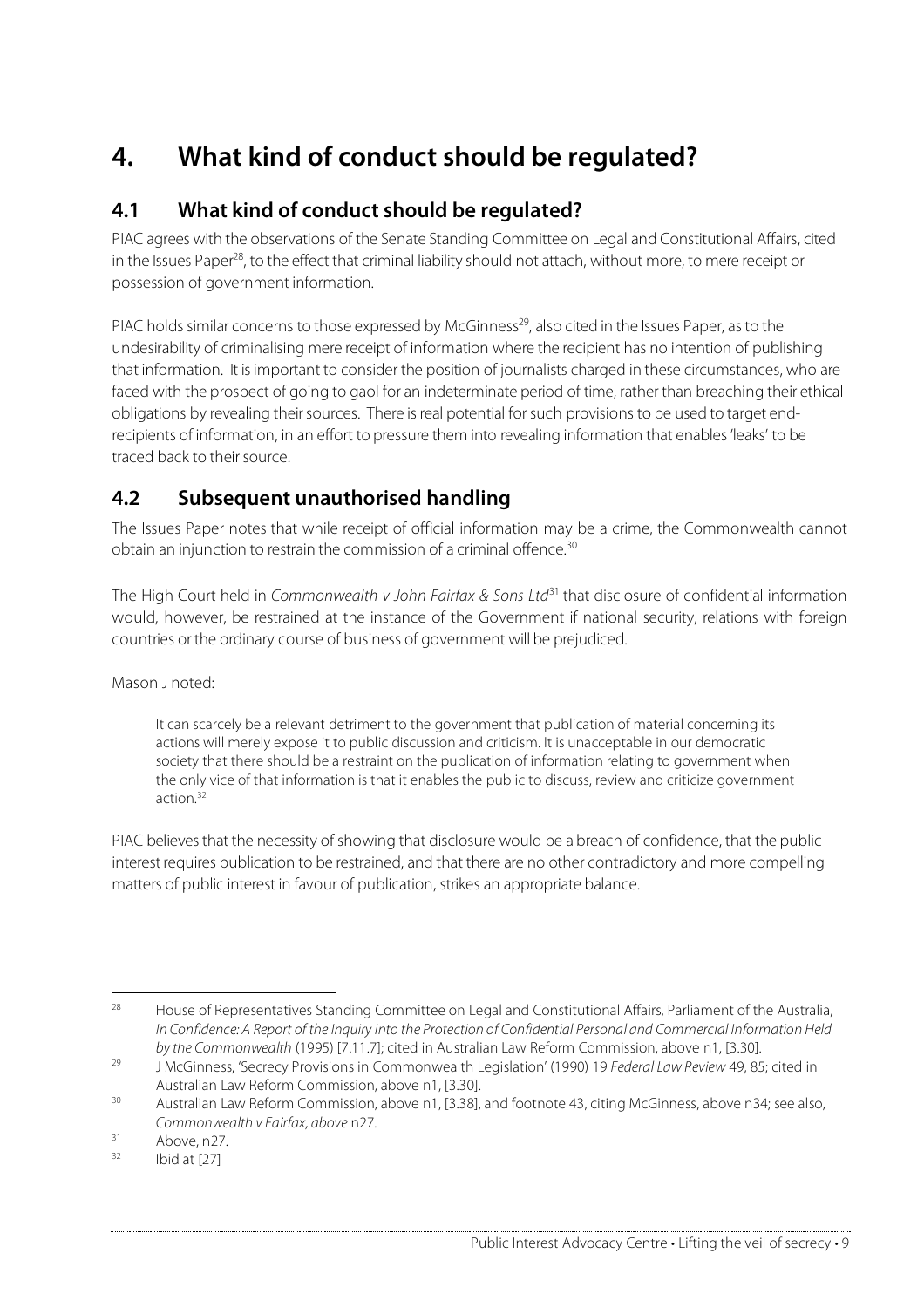## **4.3 Should intent or recklessness be required?**

While the Issues Paper refers to only one example of a strict liability offence, it suggests that such a standard may nevertheless be appropriate where there is evidence that a requirement to prove fault could undermine the deterrent effect of a secrecy provision, or where a matter may be peculiarly within the knowledge of a defendant.

The report cites section 58 of the Defence Force Discipline Act 1982 (Cth) as an example. It is hard to see from that example why the matters that need to be proven<sup>33</sup> support the argument advanced.

PIAC does not support the retention of strict liability in any secrecy-based offence provision.

#### **4.4 A public interest test?**

In the absence of any submission that considered the need to include a requirement that the unauthorised disclosure caused some harm, the Gibbs Review recommended that, in the case of members of the intelligence and security services, unauthorised disclosure of government information should be prohibited by criminal sanctions, without proof of harm. PIAC opposes this approach.

Some existing secrecy legislation in fact go further: sections 39, 39A and 40 of the Intelligence Services Act 2001 (Cth), which regulate the Australian Secret Intelligence Service (ASIS), the Defence Imagery and Geospatial Organisation (DIGO) and the Defence Signals Directorate (DSD) respectively, do not stop at binding staff. They bind contractors and others who interact with ASIS, DIGO and the DSD, and create offences for communicating information connected with or relating to the performance of agency functions, without any requirement that disclosure cause, or islikely or intended to cause any harm at all to the public interest.

The Issues Paper cites McGinness 34 , in noting that:

One would hope that any reform in Australia, where the process of opening government to public scrutiny is more advanced than in the United Kingdom, would proceed on the basis that a test of harm resulting from disclosure should apply for even the most sensitive categories of national security and defence information.

That is a sentiment which PIAC endorses.

#### **Recommendation**

That criminal penalty provisions, including for disclosure of information by defence orsecurity personnel, should require proof of harm.

#### **4.5 Constitutional issues**

PIAC does not believe that the current key secrecy provision affecting Commonwealth officers, Regulation 2.1 of the Public Service Regulations 1999 (Cth)<sup>35</sup>, provides a suitable model for protecting Commonwelath

<sup>&</sup>lt;sup>33</sup> Namely, disclosure of information without lawful authority, in circumstances likely to be prejudicial to the security or defence of Australia

 $34$  McGinness, cited in Australian Law Reform Commission, above n1, [3.83].

See also Public Service Act 1999 (Cth) sub-s 13(13).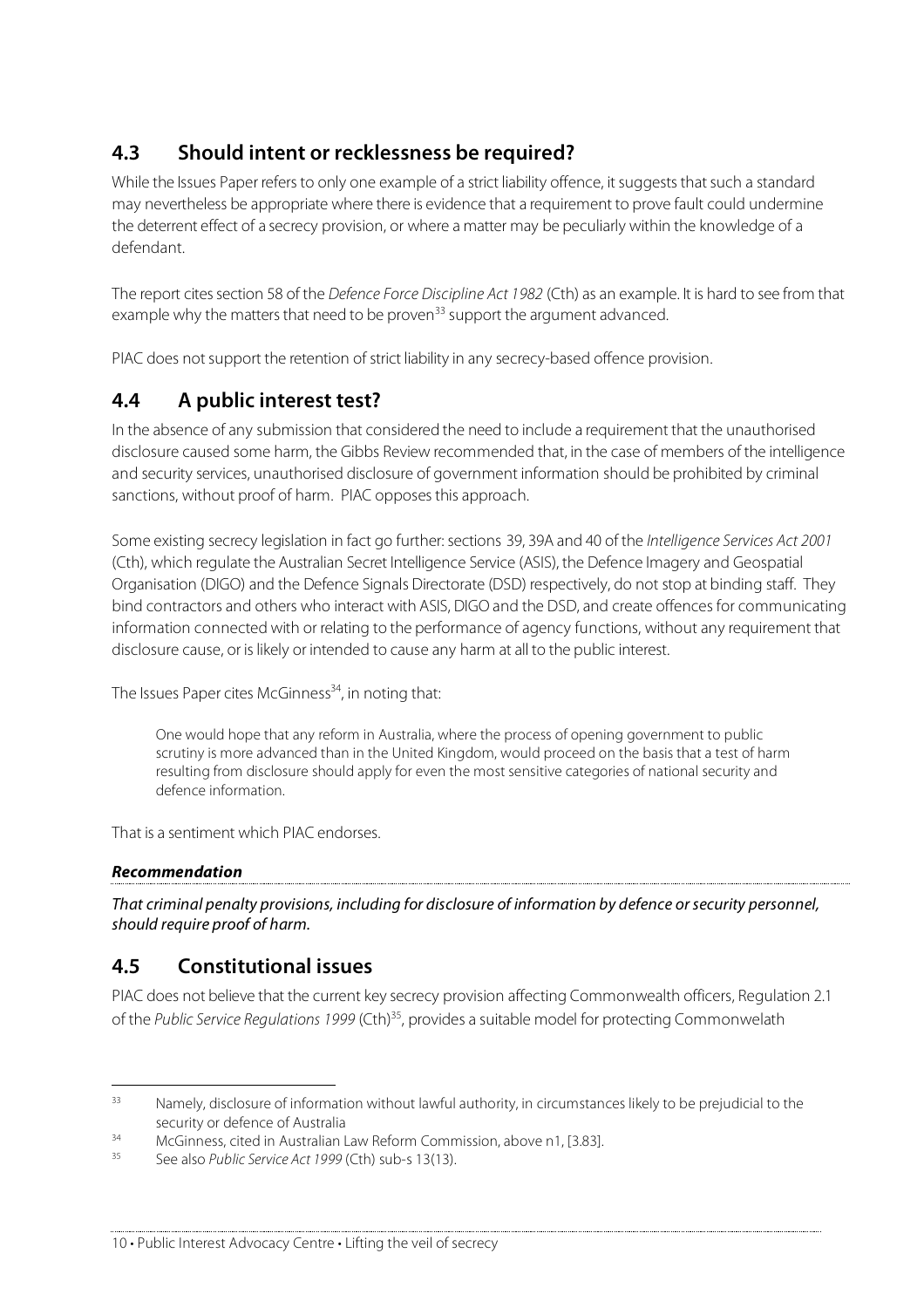information in a way that is consistent with the implied freedom of communication on governmental and political matters.

On PIAC's analysis, a provision that prohibits, in the terms of Regulation 2.1: 'any disclosure that could be prejudicial to the effective workings of government, including the formulation or implementation of policies or programs' is far too wide.

Understood at its simplest, an action is effective if it brings about an expected result. Expressed at such a high level of generality, the interest sought to be protected ('the effective workings of government') may frequently be in tension with other important public interests, such as the *transparent* workings of government.

It istrue that it has been held that Regulation 2.1 in its present (amended) form does not infringe the implied freedom<sup>36</sup>, being reasonably adapted to serve a legitmate end—the effective functioning of government despite an inevitable area of indeterminacy about the meaning of the phrase 'the effective operation of government' that could lead to some information not being disclosed that could legitimately be disclosed.<sup>37</sup> PIAC does not believe that a decision that has not been tested at appellate levelshould be regarded as having finally determined such a vitally important constitutional issue.

Regulation 2.1 does not give any guidance asto the degeree of prejudice required; nor doesit require countervailing public interests favouring disclosure to be taken into account. It would appear that evidence of a relatively insubstantial effect, weighed in isolation from any public interest favouring dislosure, will suffice to trigger the proscription it embodies.

In any particular case, the potential for release of information to have an impact (howeverslight) upon the effective working of government will be proven by way of evidence from government officials. History suggests that the argument would almost certainly be mounted that public servants will be less frank in their advice if there exists a risk that it might later be disclosed.<sup>38</sup> It is foreseeable that it might equally be suggested that a failure to impose secrecy requirements upon even non-controversial matter would be corrosive of trust between government, its departments and their various interlocutors, and thus prejudicial to the effective working of government. 39

PIAC endorses Richard Jolly's comments, noted in the Issues Paper, that because secrecy laws specifically target the communication of information about government, they require compelling justification if they are to be regarded as reasonably adpeted to serve a legitimate end. As Mason CJ said in Australian Capital Television v Commonwealth: 40

<sup>&</sup>lt;sup>36</sup> R v Tjanara Goreng Goreng [2008] ACTSC 74; cf Bennett v President, Human Rights and Equal Opportunity Commission (2003) 204 ALR 119.

 $37$  R v Tjanara Goreng Goreng, above n36, [37].

See, Re Ian Mccarthy and Australian Telecommunications Commission [1987] AATA 233 (19 June 1987), for a case in which this argument was made in relation to the deliberative process exemption in section 36 of the Freedom of Information Act 1982 (Cth).

 $39$  See, generally, Re Howard and the Treasurer (1985) 7 ALD 645, for a discussion of these considerations in the context of deliberative process exemption claims under FOI laws. .

<sup>40</sup> Australian Capital Television Pty Ltd & New South Wales v Commonwealth [1992] HCA 45; (1992) 177 CLR 106 (30 September 1992) at [46].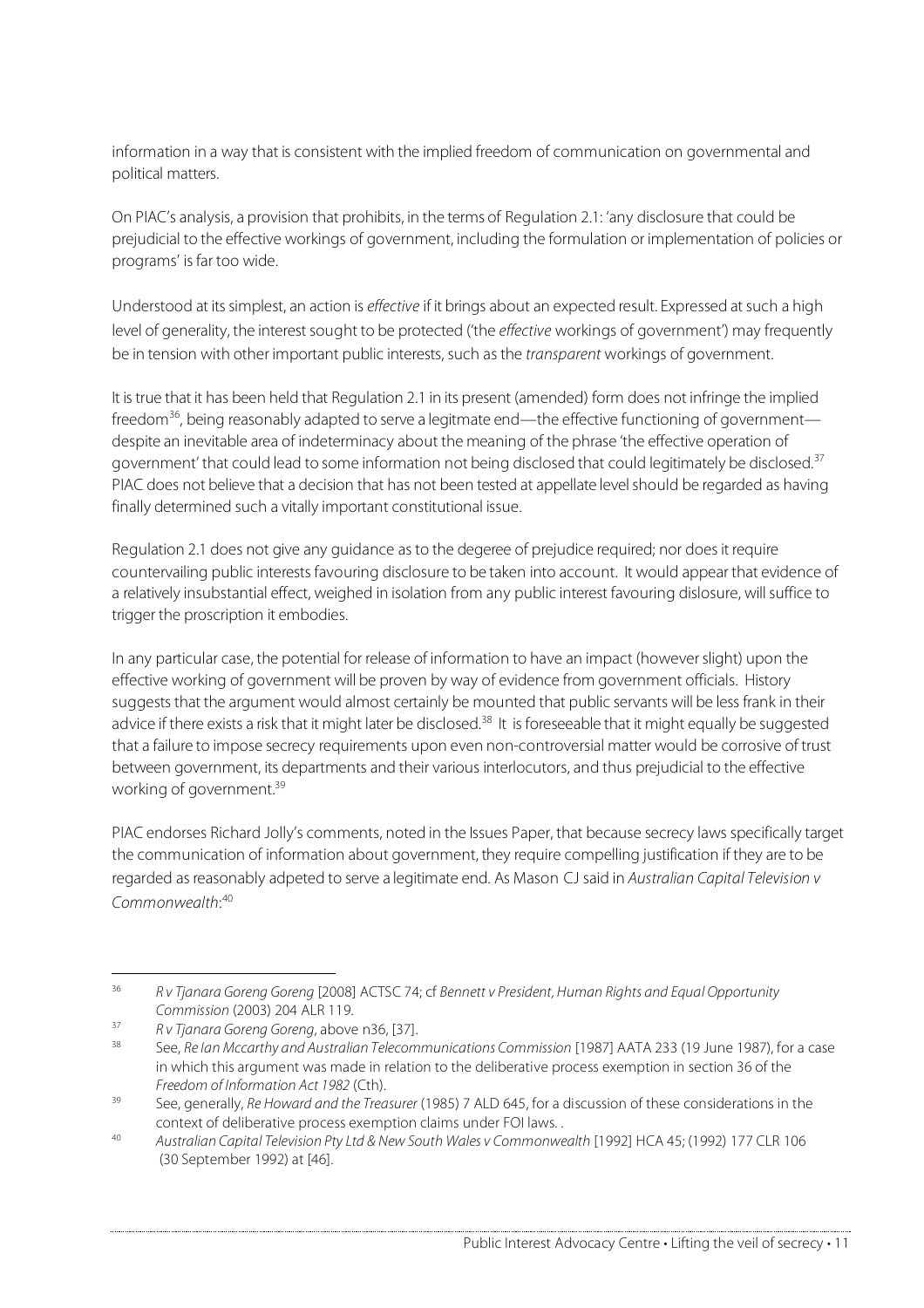… only a compelling justification will warrant the imposition of a burden on free communication by way of restriction and the restriction must be no more than is reasonably necessary to achieve the protection of the competing public interest that is invoked to justify the burden on communication.

In PIAC's view, Regulation 2.1 does not satisfy this test.

#### **4.6 Political discussion generally**

The Issues Paper asks whether other provisions, for example, sections 39, 39A and 40 of the Intelligence Services Act 2001 (Cth), are consistent with the implied freedom. As noted earlier in this submission, these secrecy provisions bind staff, contractors and others who interact with defence and security agencies not to communicate information prepared by or on behalf of the agencies with which they are involved, connected with or relating to the performance of agency functions. They do not require disclosure to cause, or be likely or intended to cause, any harm to the public interest, and they impose a penalty of imprisonment for up to two years.

So far asthey do not turn on the likely effect of disclosure, do not require proof of any intention to harm security or defence interests, and do not allow for any exception in the case of information tending to show that the agency in question has exceeded its lawful authority. PIAC belives that sections 39, 39A and 40 are in need of amendment or repeal, and that any sanction they impose should be limited to civil as opposed to criminal liability.

Even so, in PIAC's view it is difficult to say that offences of this kind, so far asthey are limited to disclosure of material relating to security agency functions, would be held to be other than reasonably adapted to serve a legitimate end.

#### **Recommendation**

That sections 39, 39A and 40 of the Intelligence Services Act 2001 (Cth) be amended to require proof of harm to specific public interests that outweighs the general public interest in favour of dislosure, and to impose civil penalties only.

#### **4.7 Exceptions and defences**

The Issues Paper notes that electing to frame provisions as defences rather than exceptions does not alter evidential or legal burdens of proof, but may have procedural disadvantages for a defendant.

In PIAC's view, exemptions for conduct in the course of or for the purpose of carrrying out functions under an enactment, as required by law or under the authorisation of specified persons, in the course of legal proceedings or law enforcement, or with consent, are relatvely uncontentious.

Each of the exceptions identified at paragraphs 4-2(a) to (e) of the Issues Paper is likely to be of such frequent and general application that it should be incorporated into secrecy provisions whenever they appear in an enactment. PIAC believes that this is best be dealt by requiring proof of 'unauthorised disclosure', defined in the dictionary to any Act that incorporates a secrecy provision, as disclosure that does not fall within one of the defined exclusionary categories.

Secrecy provisions (and certainly those imposing criminal liability) should require proof that the act in question would cause, or would reasonably be expected to contibute to causing, significant prejudice or detriment to a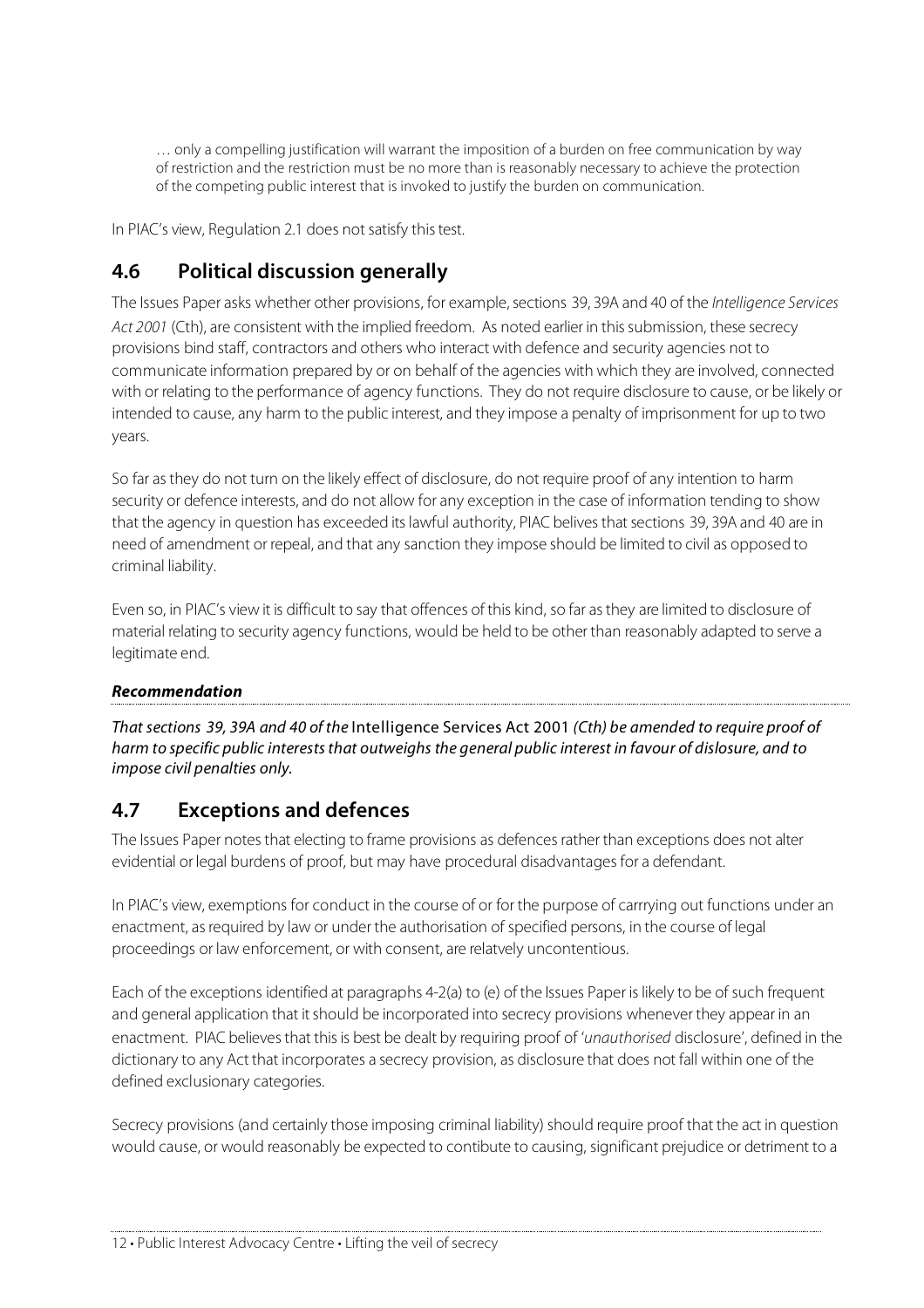specific public interest or interests and was, in addition, contrary to the general public interest, having regard to any countervailing factors in favour of disclosure.

PIAC believes that a defence should be available where, at the time of the alleged offence, a person did not know, and would not reasonably have believed, that the information, document or article in question contained protected subject matter, disclosure of which would cause signficant damage or prejudice to the public interest.

PIAC agrees that the exceptions and defences incorporated into Commonwealth secrecy laws should be reviewed to ensure compliance with current drafting guidelines.

### **4.8 Public interest disclosure legislation**

PIAC notes the ALRC's concern that its present review not duplicate the current efforts of the House of Representatives Standing Committee on Legal and Constitutional Affairs, which has recently announced a number of proposed changes to laws governing whistleblower protection.<sup>41</sup>

PIAC notes however, the similarities between aspects of the Protected Disclosures Act 1994 (NSW), Whistleblowers Protection Act 2001 (Vic) and the Public Interest Disclosures Bill 2007 (Cth), which are summarised in the Issues Paper. PIAC believes that these might provide a useful model for a national protected disclosure regime, under which protected disclosure should be exempt from both criminal and civil liability arising from would otherwise be a breach of secrecy laws.

PIAC is not at all convinced that security agencies should be immune from a public interest disclosure regime, particularly if the protection given under whistleblower laws is conditioned on the kinds of matters referred to at 4.59 and 4.69 of the Issues Paper.<sup>42</sup>

PIAC has no in-principle objection to the approach suggested in the Issues Paper<sup>43</sup>, in which disclosure of security agency information might be permitted only to or by a nominated external agency or person, such as the IGIS. Thisraisesthe question, however, of to whom such protected disclosure might be made, were it to concern the person of the IGIS, or the activities of that office.

#### **Recommendation**

That the Australian Law Reform Commission recommend the introduction of a national protected disclosures regime under which disclosure occurring under Commonwealth, State or Territory protected disclosure legislation would be exempt from both criminal and civil liability under Commonwealth secrecy laws. Penalties

### **4.9 Criminal penalties**

PIAC notes the remarks in the Issues Paper in relation to the appropriateness or otherwise of attaching criminal liability to offences based on failure to take reasonable care of documents.<sup>44</sup>

 <sup>41</sup> Nicola Berkovic and Chris Merritt, 'Call to protect whistleblowers', The Australian, 26 February 2009, <http://www.theaustralian.news.com.au/business/story/0,,25107842-17044,00.html> at 9 March 2009.

<sup>&</sup>lt;sup>42</sup> Namely, that the protected disclosure regime only applies to a limited range of matters, in the nature of criminality, gross waste of public funds, or substantial risk to public safety.

<sup>43</sup> Australian Law Reform Commission, above n1, [4.81]

Ibid [5.30], in relation to Crimes Act 1914 (Cth) para 79(4)(c).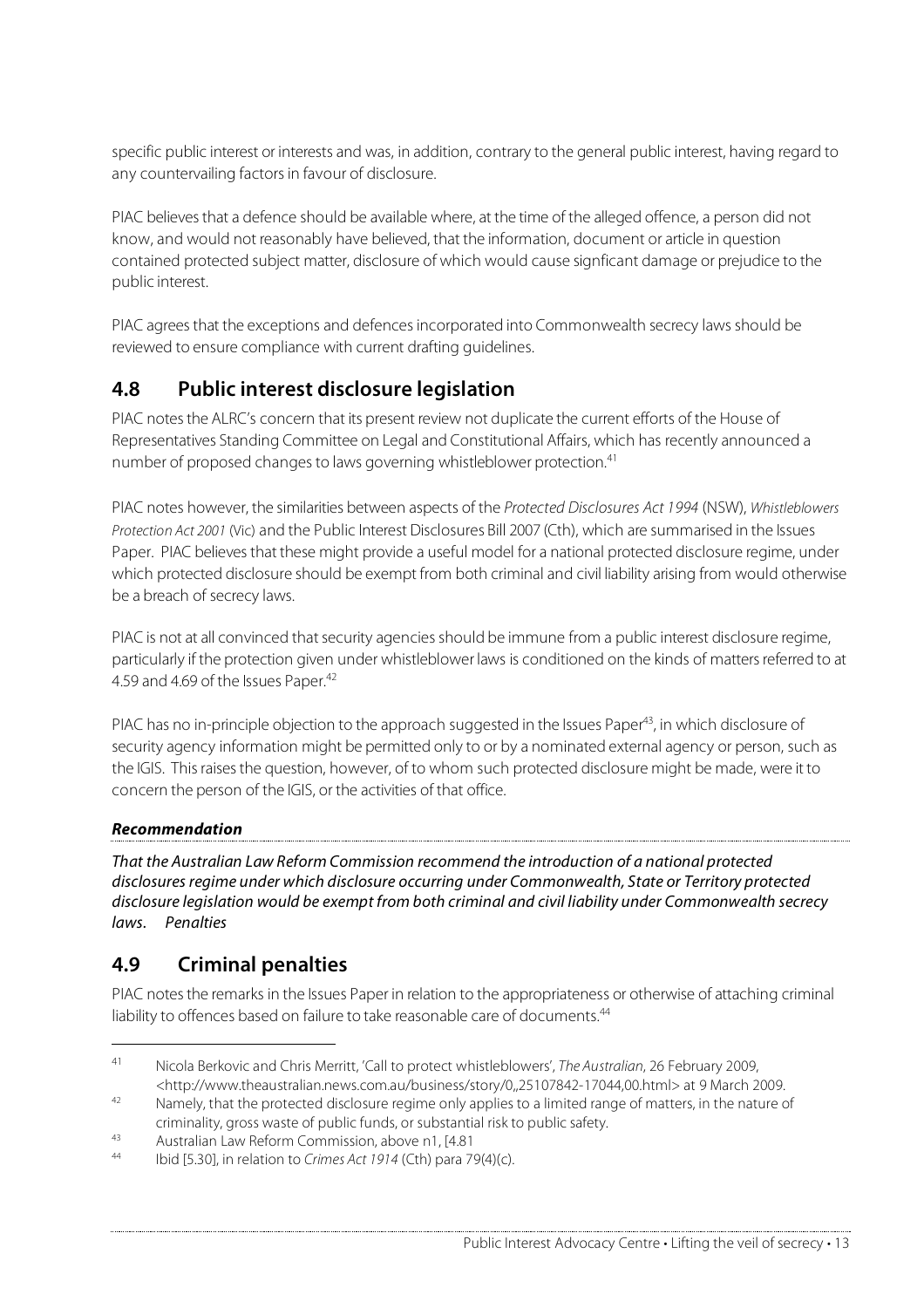PIAC is in broad agreement that the factors referred to at paragraph 5.39 of the Issues Paper should be taken into account on penalty, namely: the nature of the information protected; the offender's intent; the seriousness of the beach; the likely effect of the information being released; and the effect of a criminal conviction.

PIAC does not believe that intent at the level of carelessness should be enough to impose criminal liability, except perhaps where very serious damage to life and limb has been the direct result.

### **4.10 Consistency in penalty**

PIAC believes that secrecy provisions should specify fines and penalties that are consistent with those that would result if the formulas set out in the Crimes Act (including reductions in the penalty that might otherwise apply where a matter is dealt with summarily, rather than on indictment) were to apply.

It is not appropriate for secrecy provisions to specify penalties that may be imposed by way of summary conviction, where other offences carrying the same maximum penalty must be tried before a jury. 45

#### **4.11 Maximum penalties**

Disclosure of information obtained in the course of official duties (apart from information relating to defence, security and law enforcement) should rarely, if ever, amount to a criminal offence, as opposed to attracting a civil penalty.

If the disclosure in question involves information relating to law enforcement, defence or security, PIAC submits that the preferred approach should be to seek consistency in maximum penalties based on the following factors: the nature and volume of the material in question; the nature and extent of any harm or potential harm to identified public interests; the intent and motive of the defendant; the level of seniority and office held by the defendant; and any countervailing public interest factors.

### **4.12 Subsequent handling penalties**

PIAC believes that the penalties for subsequent handling should be of a lower order, except where intent to damage Australia's national interest is proven.

While there is a reasonable case to be made that secrecy provisions should not continue to apply where identity information is already in the public domain, the policy implications of such an exemption or exception need to be carefully considered, not least in connection with circumstancesin which the information has entered the public domain unlawfully.

### **4.13 Benchmark penalties**

There should be benchmarks for maximum penalties for secrecy offences, according to category.

PIAC does not believe that it is appropriate, or of assistance in ensuring certainty, fairness and consistency of punishment as between similar offenders and offences, for a court to be given no guidance at all by the legislature as to the maximum penalty which is to apply to particular crimes.

 <sup>45</sup> Ibid [5.56], citing the Defence Act <sup>1903</sup> (Cth) <sup>s</sup> 73F.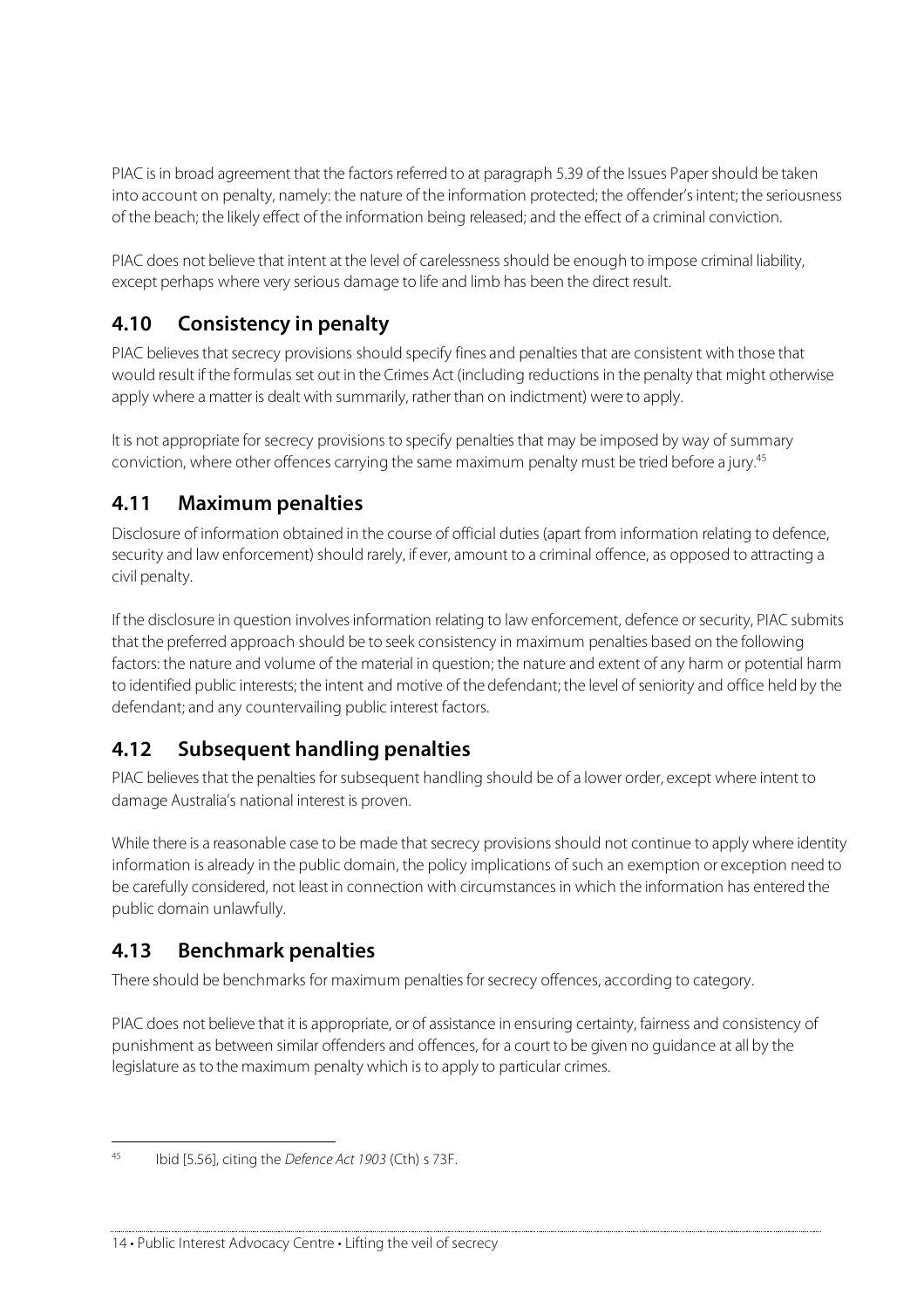Sections 73A and 73F of the Defence Act 1903 (Cth) are a good example: together they expose a public servant who discloses any defence-related information, other than in the course of official duties, to a fine of any amount, imprisonment for any period of time, or both. <sup>46</sup> Conduct falling foul of section 73A will also breach one or more of sections 70 and 79 of the Crimes Act—imprisonment for up to two or seven years—dependent upon intent and section 91.1 of the Criminal Code—imprisonment for up to twenty-five years—dependent upon intent. Sections 73A and 73F are anomalous, and are in need of urgent review.

## **4.14 Drafting issues**

PIAC does not believe that offence provisions should be located in delegated legislation, no matter what the size of the fine or the seriousness of the penalty they impose.

Secrecy provisions currently located in regulations, which carry a term of imprisonment or a significant fine or which specify a duty of non-disclosure that attracts a penalty by reason of the operation of section 70 of the Crimes Act, should be relocated to primary legislation.

Allsecrecy provisions should make clear on their face the consequences of breach. If the consequences of breach are contained in another piece of legislation<sup>47</sup>, the secrecy provision should cross-reference it, although this is not the preferred approach.

It is not necessary to redraft secrecy provisions that refer to monetary rather than penalty units, because of the operation of section 4AB of the Crimes Act,

#### **4.15 Infringement Notices**

PIAC does not believe an infringement notice regime is appropriate. Secrecy offences—certainly those that impose criminal liability—should not be offences of strict or absolute liability, as opposed to requiring proof of a fault element, or state of mind.<sup>48</sup>

### **4.16 Civil penalties**

PIAC believes that there is a significant role for civil penalties to play in discouraging unauthorised handling of Commonwealth information. Broadly, PIAC agrees with the distinction referred to in the Issues Paper<sup>49</sup> , between conduct involving serious moral culpability, which should attract criminal sanctions, and conduct not involving that element.

Offences that do not involve intent to damage a significant public interest, such as defence or security, and that do not involve an element of fraud, dishonesty, or personal gain, should be dealt with under civil penalty provisions. PIAC believesthat it is preferable to keep the two regimes civil and criminal completely separate, thus avoiding the issues relating to use of evidence in more than one set of proceedings.<sup>50</sup>

<sup>&</sup>lt;sup>46</sup> Defence Act 1903 (Cth) sub-s 73A(1) and para 73F(2)(b)

<sup>&</sup>lt;sup>47</sup> See, for example, *Public Service Regulations 1999* (Cth), reg 2.1; Crimes Act 1914 (Cth) s 70.

<sup>48</sup> See Australian Law Reform Commission, above n1, [5.145] and references there set out to ALRC Report 95.

<sup>&</sup>lt;sup>49</sup> See Australian Law Reform Commission, above n1 [1.152].

<sup>50</sup> Ibid [5.153], [5.154].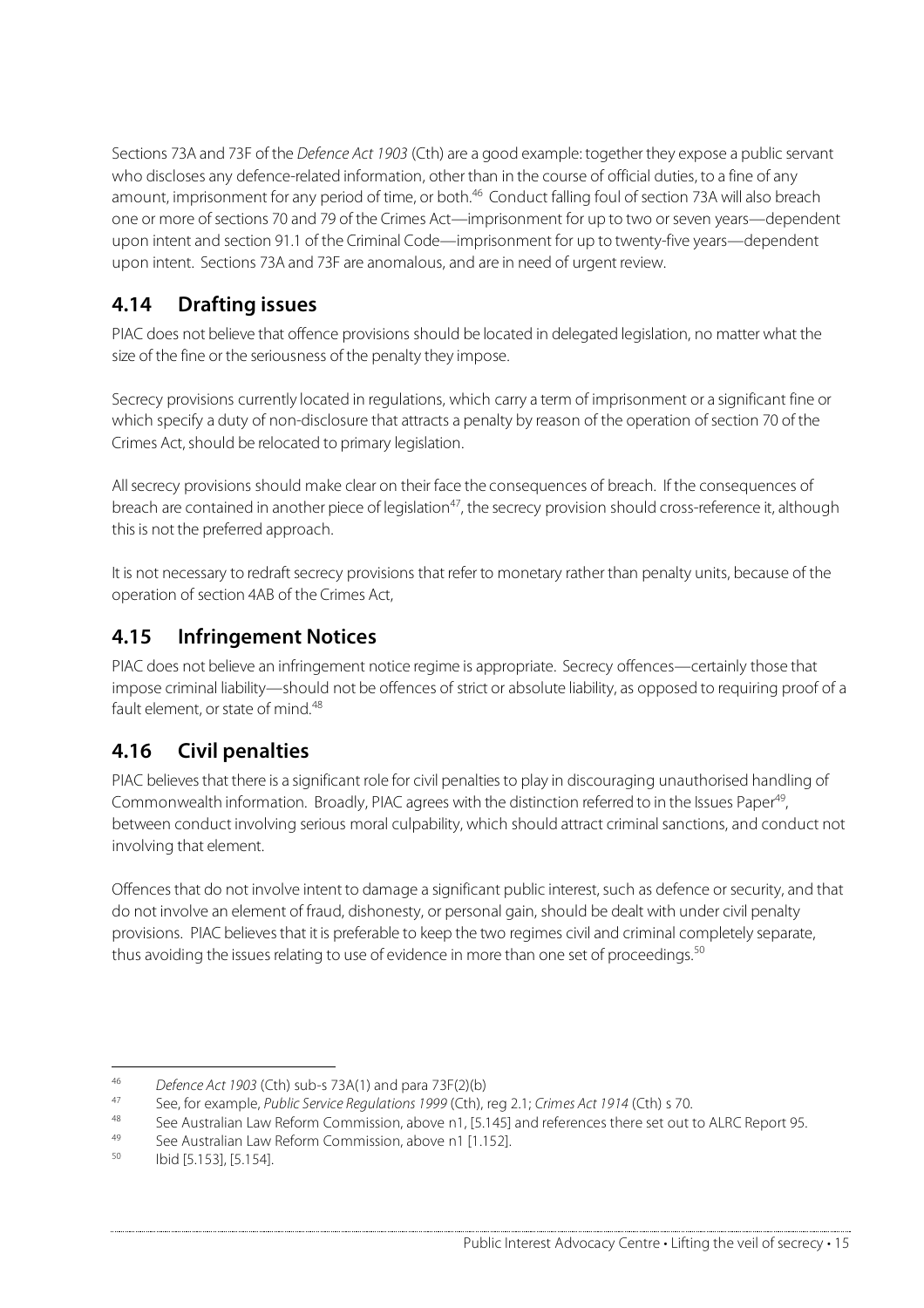#### **Recommendation**

That offences that do not involve intent to damage a significant public interest, such as defence or security, and that do not involve an element of fraud, dishonesty, or personal gain, should be dealt with under civil penalty provisions.

## **5. A practical secrecy framework**

#### **5.1 Protective framework**

PIAC is not in a position to comment in detail on the consistency or lack thereof between agency policies on information handling and Commonwealth secrecy provisions. It notes, however, that the remarks in the Issues Paper at 6.15 to 6.18 would appear to suggest that in some cases agency policies may be stricter and more onerous than the secrecy provisions that apply to the underlying information itself.

PIAC would strongly support any initiative to have both the revised Public Service Protective Security Manual (PSM) and individual agency information-handling policiesreleased, and to clarify the relationship between agency policies on information handling and the lawful and reasonable direction requirement under subsection 13(5) of the Public Service Act 1999 (Cth). PIAC would be concerned, were secrecy obligations held to arise independently under agency policies that purport to impose stricter protective secrecy regimes than the relevant PSM guidelines.

PIAC does not believe that agency policies should require higher levels of security than those that arise under Commonwealth secrecy laws. If individual agenciesseek to maintain the contrary, they need to make out a convincing case.

PIAC agrees that requiring Commonwealth officers to bind themselves to comply with secrecy obligations by swearing an oath or making an affirmation may have a useful role to play in drawing attention to responsibilities and encouraging compliance.

#### **5.2 Injunctions**

PIAC agreesthat where legislation prohibits and penalisesthe disclosure of Commonwealth confidential information, it is reasonable that it also provide a civil remedy, by way of injunctive relief, where disclosure would otherwise amount to a breach of the equitable duty of confidence. If the basis upon which an injunction might be obtained were governed by this principle, there is no apparent reason why it should be limited to national security, or other 'sensitive' information.

#### **Recommendation**

That Commonwealth secrecy legislation be amended to provide for an injunction to be available to restrain unauthorised disclosure of government information under the general law of breach of confidence, irrespective of whether disclosure would also amount to a criminal offence.

### **5.3 Australian Public Service (APS) Code of Conduct**

PIAC does not believe that it isin a position to comment on the effectiveness, or otherwise, of current procedures for investigation of suspected secrecy breachesthat may amount to a breach of the APS Code of Conduct. It has some reservations, however, about lack of independence in the investigative process, and the apparent potential for conflicts of interest to arise.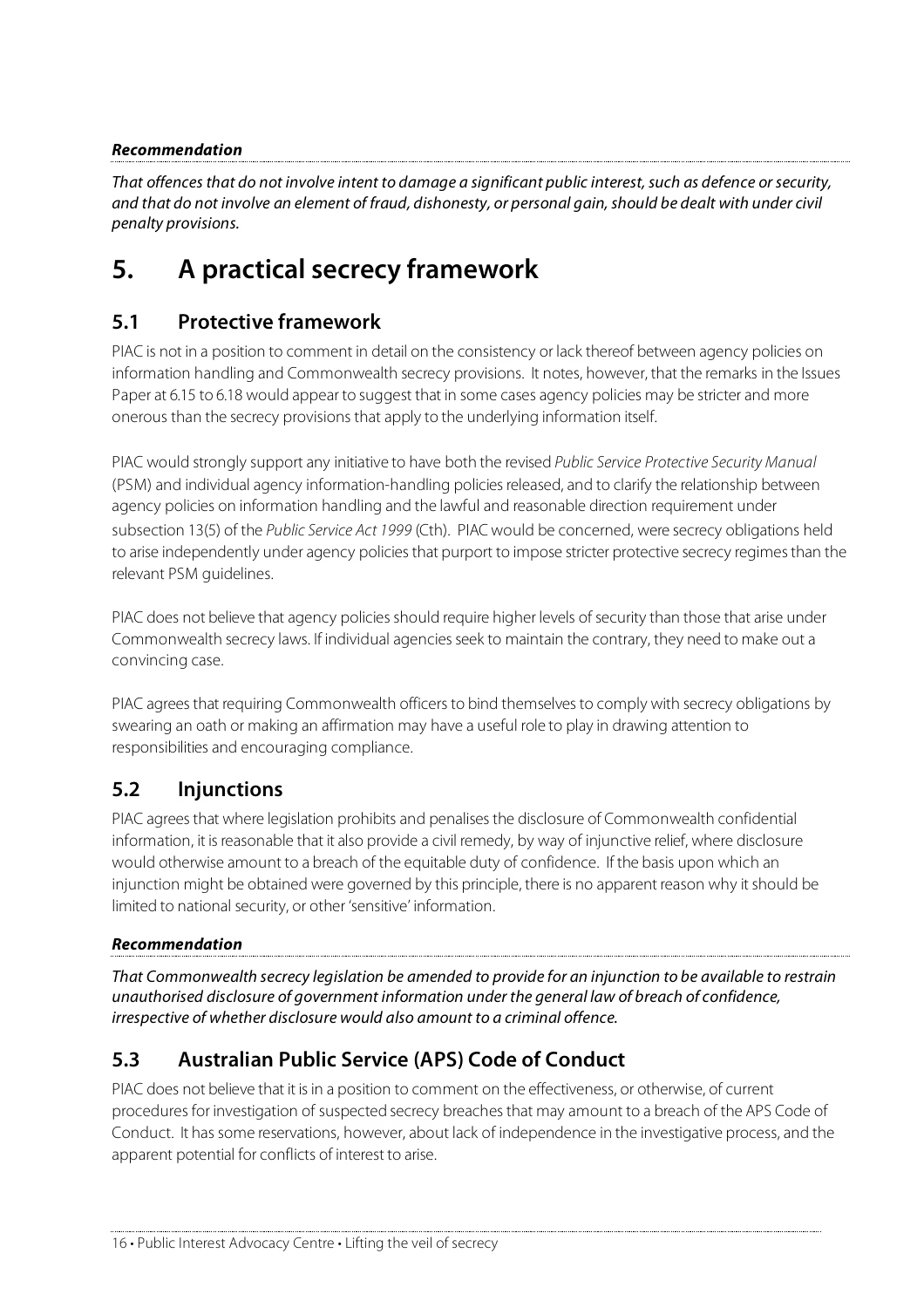Nor does PIAC believe that it isin a position to comment in detail on the effectiveness of processes for investigating and punishing breaches of privacy laws by Commonwealth officers who are not APS members. It notes, however, the criticisms of the Defence Force Discipline Act 1982 (Cth) and the recommendations of the Senate Standing Committee on Finance and Public Administration in that regard, that non-military breaches should be referred to civilian authorities.<sup>51</sup> Otherwise, PIAC agrees that procedures modelled on those that apply to APS members should be adopted generally, and that an avenue of merits review should be made available.

### **5.4 Criminal investigations**

PIAC does not believe that there is sufficient transparency in decisions by the Australian Federal Police to investigate alleged breaches of secrecy laws, particularly where the suspicion of political influence arises. The recent Canberra Times example, cited in the report<sup>52</sup>, is a glaring example.

## **5.5 Prosecution**

PIAC is opposed, as a matter of general principle, to the Federal Attorney-General having a gatekeeper role over prosecutions relating to Commonwealth secrecy laws. The fact that such prosecutions involve material that government asserts should be kept secret, and the potential for party political considerations to intrude upon the decision-making process, makes such a role singularly inappropriate. The relatively recent controversy concerning Mohammed Haneef, involving the selective withholding of material citing national security concerns, is a case in point.

## **5.6 Overlapping proceedings**

PIAC believes, given the effect of the decision in Goreng Goreng v Jennaway<sup>53</sup>, that legislation should provide that a person subject to administrative proceedings for breach of a secrecy provision may apply for a stay, to be determined having regard to factors of the kind referred to at 5.153 of the Issues Paper, if criminal proceedings are also in progress or possible. PIAC believes that consideration should be given to providing for use and derivative use immunity to apply to any evidence given undersuch circumstances, in the event that a stay is refused.

## **5.7 Effective oversight of agency security practices**

PIAC believes that current arrangements relating to the Ombudsman and the IGIS are inadequate, so far as they are limited to the making of a report to the Prime Minister. In the case of the IGIS there seems no reason in principle why a report under section 24 of the *Inspector General of Intelligence and Security Act 1986* (Cth) should not be disclosed to the Parliamentary Joint Committee on Intelligence and Security.

## **6. Interaction with other laws**

### **6.1 Secrecy provisions and the Freedom of Information Act**

There is a clear tension when information that would otherwise be subject to secrecy or non-disclosure provisions also falls within the access regime established by the FOI Act, and is otherwise available for release.

 $\frac{51}{52}$  Ibid [6.82].

 $\frac{52}{53}$  Ibid [6.91]

<sup>[2007]</sup> FCA 2083.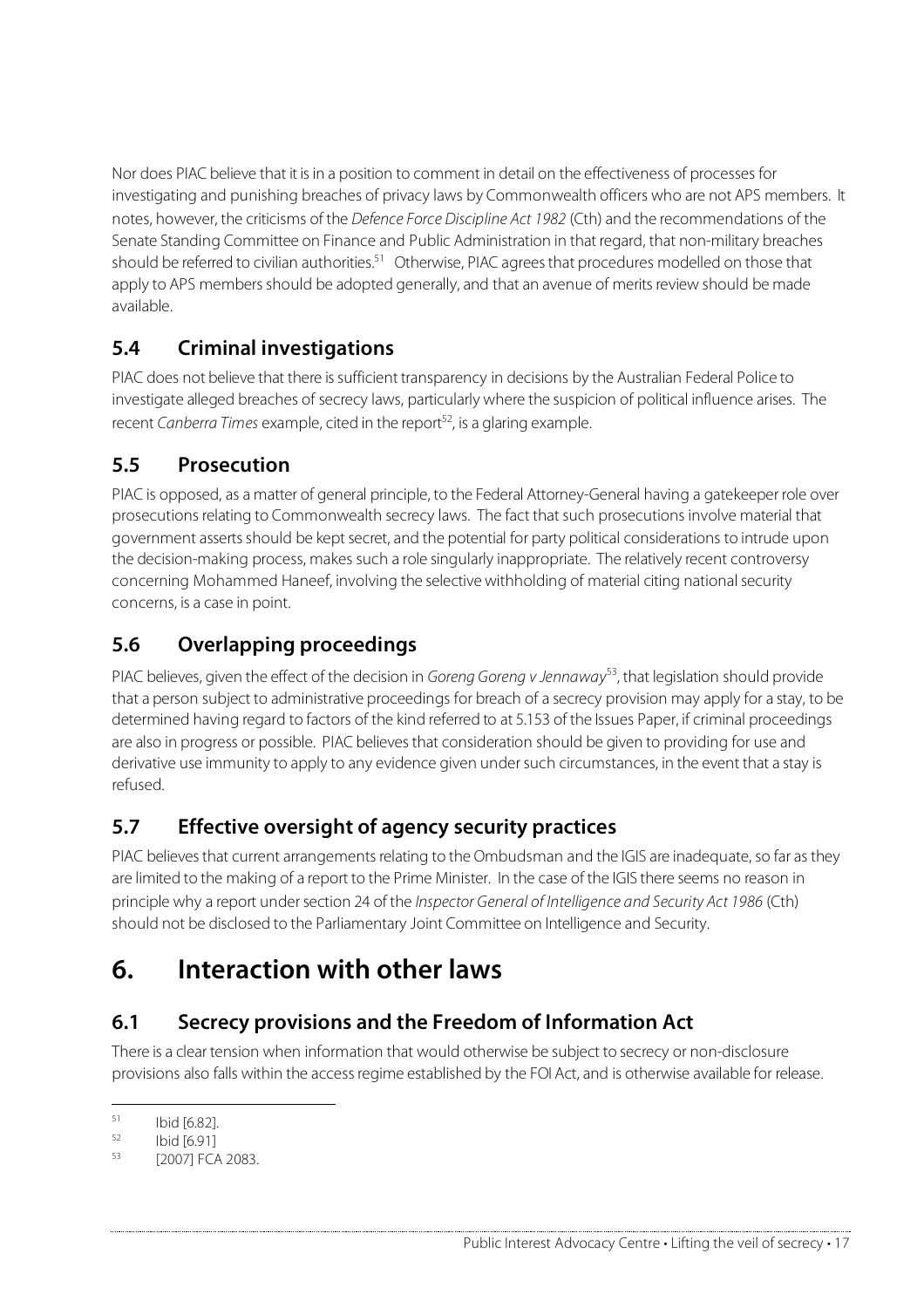For example, the very broad prohibition set out in section 70 of the Crimes Act relating to communication of government information, regardless of its nature orsignificance, appears diametrically opposed to the policy objectives sought to be achieved by the FOI Act, which creates a general right of access to information in documentary form in the possession of Ministers, departments and public authorities, limited only by exceptions and exemptions necessary for the protection of essential public interests and the private and business affairs of persons in respect of whom information is collected and held.<sup>54</sup>

## **6.2 What information should be characterised as secret?**

Information should be classified for the purpose of both FOI and secrecy laws by reference to its nature, the potential detriment that would stem from disclosure, and any countervailing interest in disclosure, rather than its security classification or agency of origin.

Any system of classification that renders material secret and excludes it from the scope of FOI law merely because it was prepared by, or received from, particular agencies, without regard to the nature of the material itself or the potential effect of disclosure, is deeply flawed. Such material may be sensitive, or it may be innocuous; it may reveal very serious wrongdoing or incompetence. There is no apparent reason why information in the latter category should be protected, at least where there is no evidence that to reveal it may reasonably be thought likely to cause appreciable damage to Australia's vital interests.

### **6.3 Exclusion of certain agencies and documents from FOI law**

The Issues Paper states, perhaps somewhat inaccurately, that subsection 7(2A) of the FOI Act provides an exemption from FOI law for all agencies, in relation to documents originating in or received from ASIS, ASIO, ONA, IGIS, DIO, DIGO and DSD.

The FOI Act does not create an exemption (properly so called) for security agency documents as a class: such documents fall entirely outside the scope of the FOI Act when in the hands of agencies, but not when they are in the hands of Ministers. In PIAC's view, it is preferable to distinguish clearly between claims for exemption based on the grounds set out in the FOI Act, and the creation of exclusionary categories, which limit or exclude the application of the FOI Act to certain agencies, and/or categories of documents, disclosure of which is automatically an offence.<sup>55</sup>

In the hands of Ministers, security agency documents presently remain within the scope of FOI law, although the Federal Government has recently moved to exclude them.<sup>56</sup> If the Government or a Minister asserts that their disclosure would damage defence or national security, an exemption claim can be made, and examined by the Administrative Appeals Tribunal (AAT).

While the procedures to test exemption claims in the AAT are opaque and unsatisfactory, they at least provide an opportunity for a degree of independent review, otherwise missing from security determinations. A Minister is, however, presently able to issue a conclusive certificate, which on its face is determinative of the exemption from FOI law.

<sup>&</sup>lt;sup>54</sup> Freedom of Information Act 1982 (Cth) s 3.

 $55$  Crimes Act 1914 (Cth) s 79.

<sup>56</sup> Freedom of Information (Removal of Conclusive Certificates and Other Measures) Bill 2008.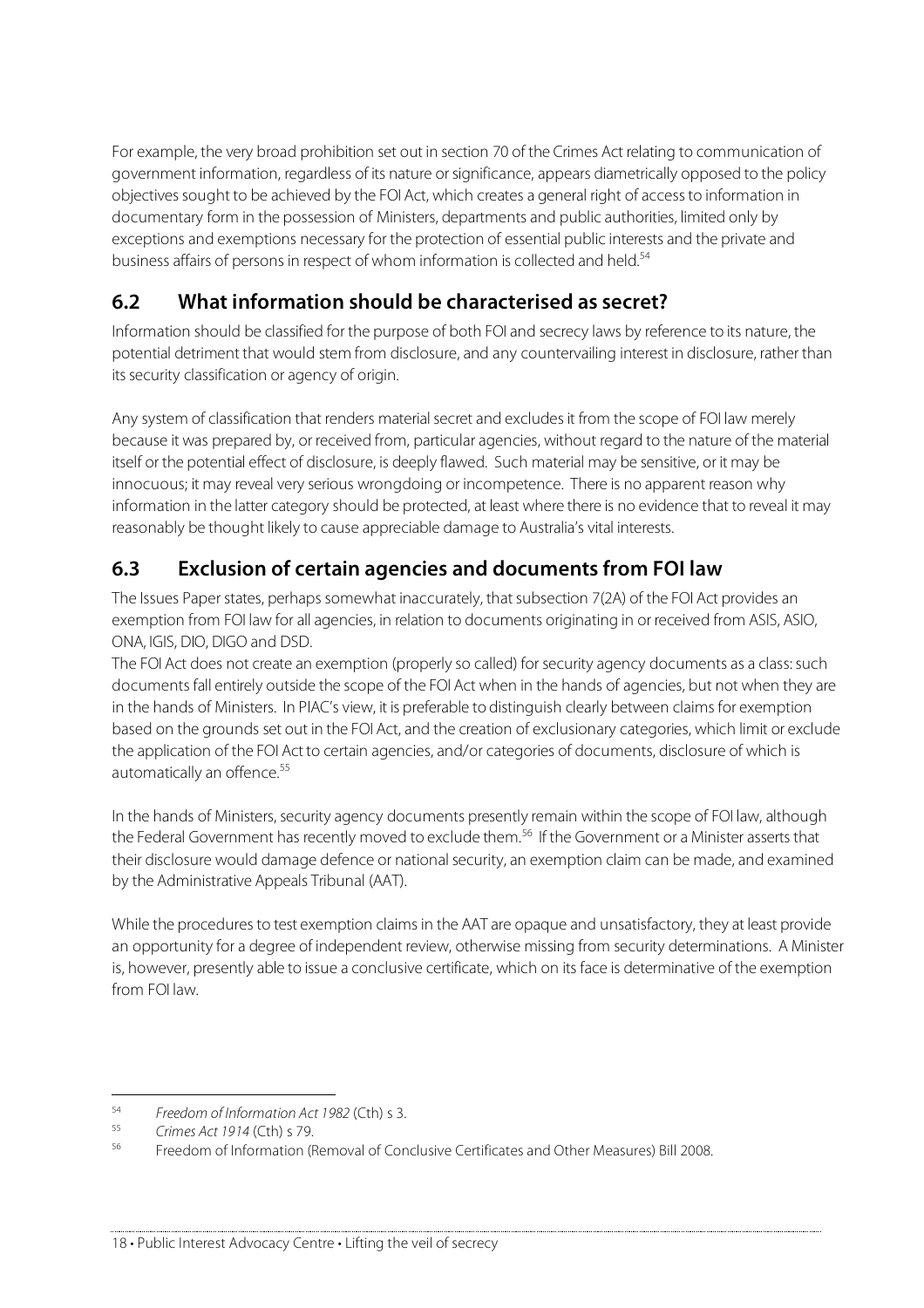It is partly by the use of exclusionary categories, partly through the use of security classifications and exemption claims, and partly through the use of conclusive certificates, that the balance referred to in Questions 7-1 to 7-3 of the Issues Paper, between the FOI Act and secrecy provisions, is presently articulated.

The Rudd Government, in its 2007 policy statement, Government Information: Restoring trust and Integrity, made an election commitment to repeal the power to issue conclusive certificates. It might be observed, however, that the Senate Standing Committee on Finance and Public Administration is presently considering a proposal to move all security agency documents outside the scope of FOI law, not because disclosure would damage Australia's interests, but merely because they come from or were created by particular agencies. Such a step would mirror the approach presently found in sections 70 and 79 of the Crimes Act, and in sections 39, 39A and 40 of the *Intelligence Services Act 2001* (Cth), which has in the past been criticised for creating or maintaining class-based secrecy claims over documents, irerespective of any harm that would stem from their disclosure.

For documents that remain within the scope of FOI law, the Freedom of Information (Removal of Conclusive Certificates and Other Measures) Bill 2008 (Conclusive Certificates Bill), presently before the Senate Standing Committee on Finance and Public Administration, replaces the machinery of conclusive certificates with a new regime, requiring the Inspector General of Intelligence and Security to give evidence on any damage that release might cause to defence or national security, before a claim of exemption is determined by the AAT. The Government seems to regard this and related additional provisions as adequate to deal with even the most sensitive documents, apart from those created or sourced from the seven security agencies.

The proposed changes to the machinery for dealing with FOI exemption claims may be an important consideration when the balance between secrecy provisions and FOI laws comesto be considered.

### **6.4 Achieving a balance between secrecy and FOI**

It could be argued that the relationship between the FOI Act and secrecy provisions in other Acts would be better balanced were the existence of a secrecy provision in another Act sufficient to give rise only to a prima facie claim for FOI exemption, with the claim itself to be tested by reference to the range of exemptions and machinery provisions which the FOI Act itself sets out.

#### **(a) Is there a need for an FOI override?**

It might be thought, for example, that the fact that a document was prepared by or received from a security agency could give rise to a prima facie exemption. In PIAC's view, the exemption itself should be tested having regard to the content of the document itself, the possible consequences of release, and any positive public interest factors in favour of disclosure.

The current review provides a valuable opportunity to consider whether the introduction of a further layer of procedural safeguards to the existing exemption provisions under the FOI Act should lend weight to the policy option set out in question 7-2 of the Issues Paper. In PIAC's view, disclosure in accordance with the objects of and subject to the exemptions set out in the FOI Act should override secrecy provision in other Acts.

#### **(b) Should the FOI secrecy exemption be amended?**

The current secrecy provision in section 38 of the FOI Act has the effect of incorporating secrecy provisions in some (but not all) other enactments, in such a way as to override public access rights that would otherwise arise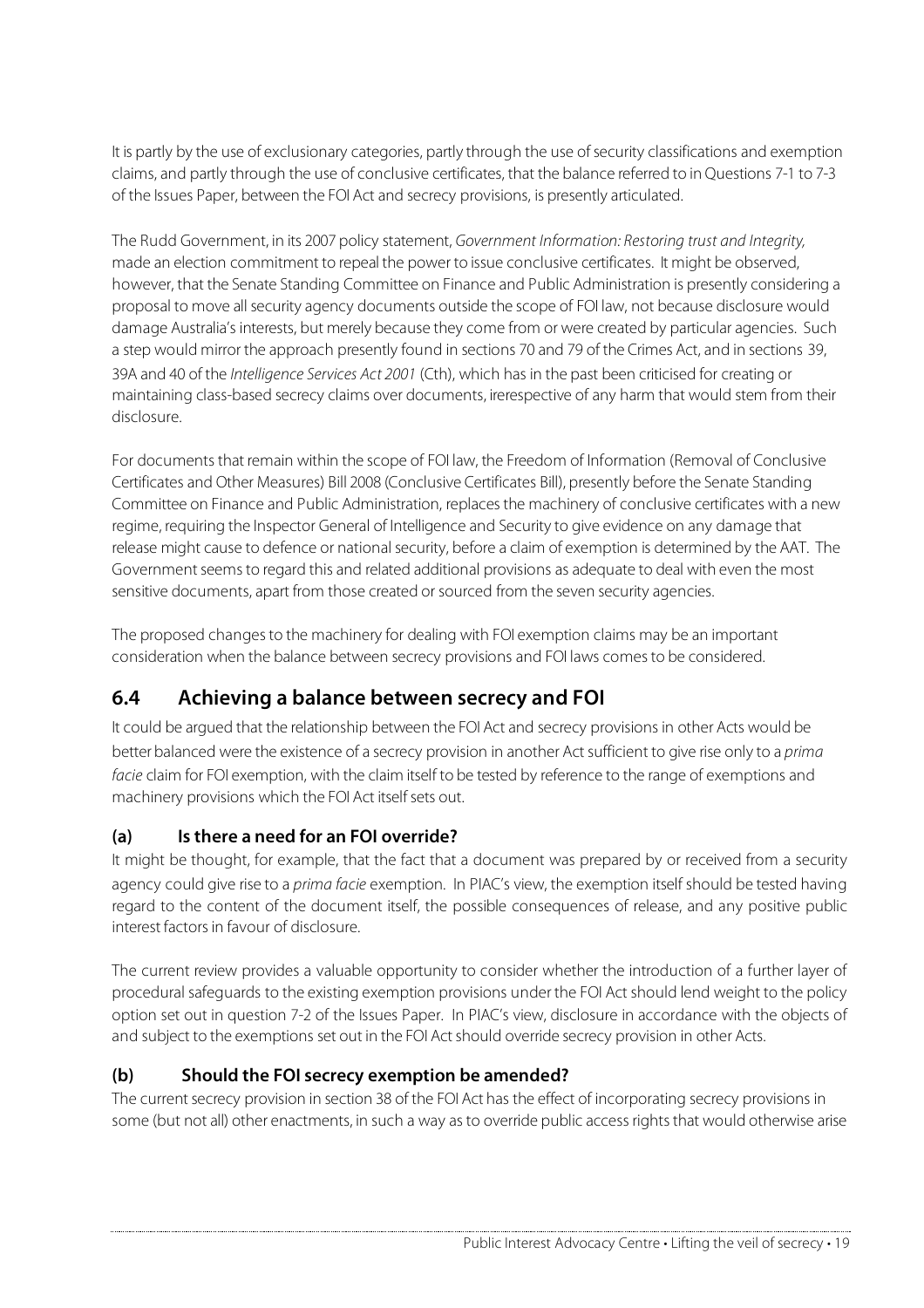under FOI law.<sup>57</sup> An initial audit by PIAC suggests that 88 of the 370 secrecy provisions identified by the Issues Paper are excluded from the scope of FOI laws by the operation of Schedule 2 of the FOI Act. Of these, only three relate to intelligence, and none to defence. Others relate to matters as disparate as aged care<sup>58</sup> and liability for fringe benefits tax.<sup>59</sup> By way of contrast, section 79 of the Crimes Act, which deals with Official Secrets, is not excluded from the scope of FOI.

Without a thorough audit of all provisions in other legislation that are picked up by the section 38 of the FOI Act, it is difficult to express a concluded view on question 7-2(b). Such an audit should be conducted as a matter of urgency.

PIAC's preliminary view isthat the lack of coherence in the range and seriousness of matters excluded from FOI law by the operation of section 38, together with the width of the existing exemption provisions in the FOI Act suggest that section 38 should be repealed.

### **6.5 Security agency documents**

The fact that documents held by security agenciesthat may establish wrong doing or criminality on the part of agency staff are outside the scope of FOI law, even where there is no possible claim that to reveal them would damage national security or defence, suggeststhat there is something awry in the present balance.

To take an example: documentsin the hands of an agency that were created by or received from IGIS are presently entirely excluded from the scope of FOI law. The IGIS's remit extends to ensuring that ASIS, ASIO, DGSO, DIGO, DIO and ONA conduct their activities lawfully, and comply with Australia's human rights obligations.

The result isthat documentsin the hands of an agency relating to a complaint that the IGIS finds sustained, even if they were to establish illegal or criminal conduct, are subject to an automatic class exclusion from FOI law. There is no provision for independent review, and no need to show that disclosure would damage the national interest.

The better view would appear to be that the relationship between FOI and secrecy should be mediated by reference to content, any potential harm flowing from disclosure, and the public interest in openness and transparency, not by reference to agency of origin.

#### **Recommendation**

That disclosure in accordance with the objects of and subject to the exemptionsset out in the FOI Act, including disclosure of security agency information, should be exempt from both criminal and civil liability under Commonwealth secrecy laws.

#### **6.6 Archives Act**

Where Commonwealth secrecy or privacy laws otherwise do not permit disclosure of personal information, consideration should be given to the utility of continuing the bar on disclosure in relation to deceased persons,

 <sup>57</sup> Freedom of Information Act <sup>1982</sup> (Cth) <sup>s</sup> 38 renders information and documents exempt from FOI disclosure if disclosure is prohibited under a secrecy provision of another Act, which is either specified in Schedule 3 to the Act or which expressly applies section 38 to the relevant document or information.

<sup>&</sup>lt;sup>58</sup> Aged Care Act 1997 (Cth) sub-s 86-2(c); sections 86-5, 86-6, 86-7.

Fringe Benefits Tax Assessment Act 1986 (Cth) sub-s 5(3).